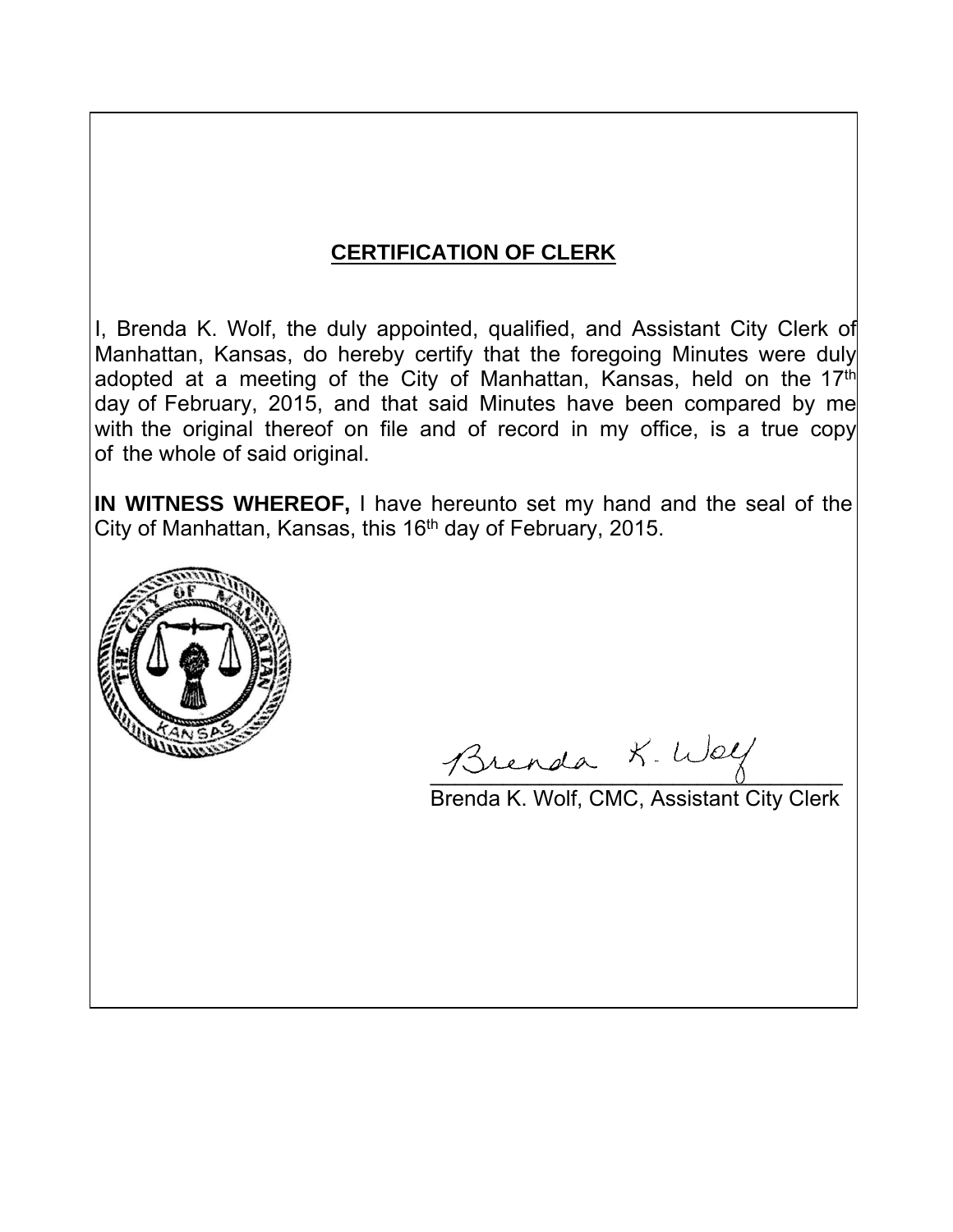

## *MINUTES CITY COMMISSION MEETING TUESDAY, FEBRUARY 3, 2015 7:00 P.M.*

The Regular Meeting of the City Commission was held at 7:00 p.m. in the City Commission Room. Mayor Wynn Butler and Commissioners Karen McCulloh, Usha Reddi, and Richard B. Jankovich were present. Also present were the City Manager Ron R. Fehr, Deputy City Manager Jason Hilgers, Assistant City Manager Kiel Mangus, City Attorney Bill Raymond, City Clerk Gary S. Fees, 9 staff, and approximately 14 interested citizens.

## PLEDGE OF ALLEGIANCE

Mayor Butler led the Commission in the Pledge of Allegiance.

## PUBLIC COMMENTS

Mayor Butler opened the public comments.

Katy Oestman, Health Educator, Riley County Health Department, informed the community that the Riley County Community Health Improvement Planning Meetings would be held on Sunday, February 8, 2015, from 2:00 p.m. to 3:30 p.m., at the Manhattan Public Library, 629 Poyntz Avenue, and on Thursday, February 12, 2015, from 1:00 p.m. to 2:30 p.m., at the Riley County Health Department, 2030 Tecumseh Road. She encouraged the community to attend and join in the discussion to improve the community's health.

Hearing no other comments, Mayor Butler closed the public comments.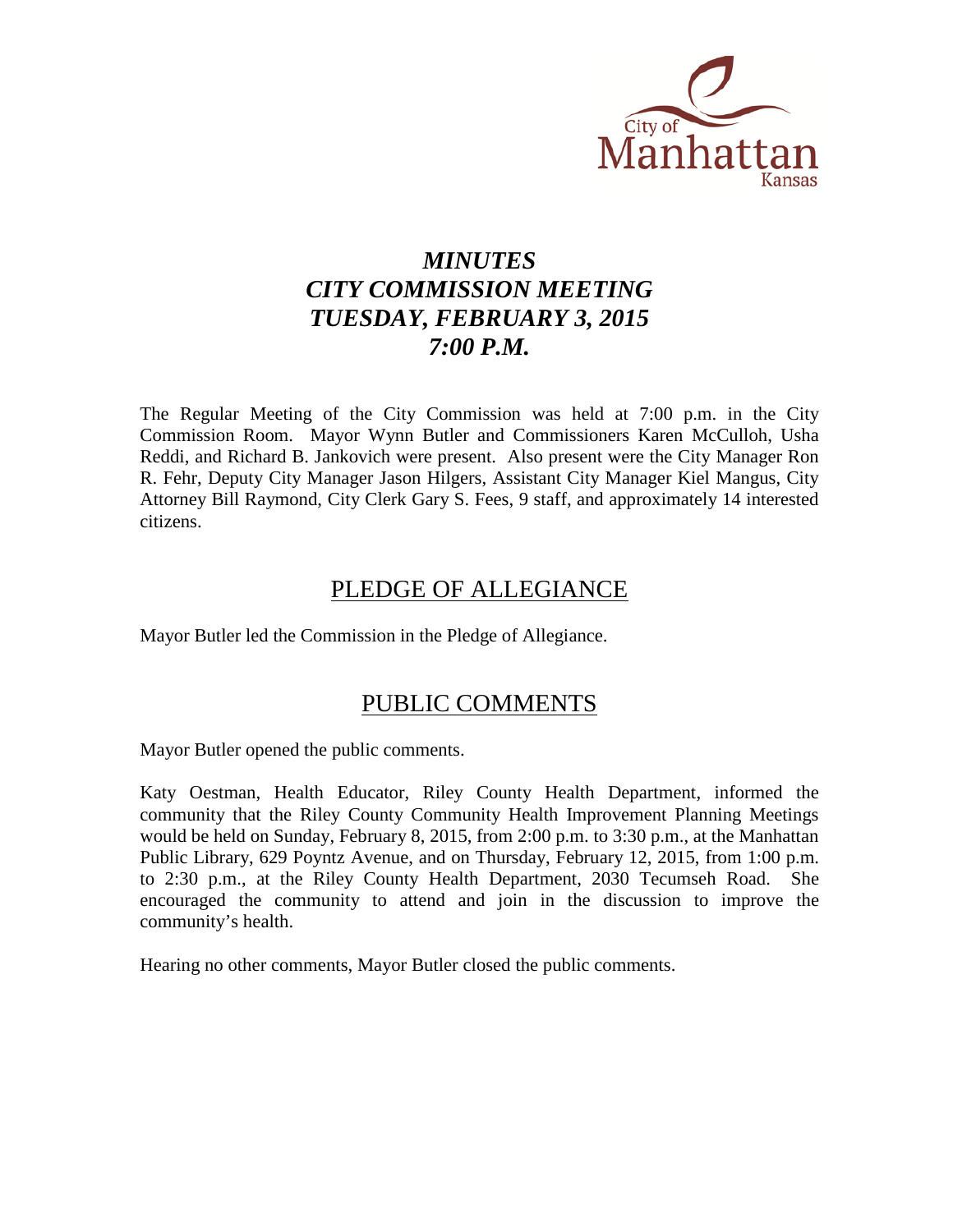**Minutes** City Commission Meeting February 3, 2015 Page 2

## COMMISSIONER COMMENTS

Commissioner Jankovich announced that on Monday, February 9, 2015, there will be a Fort Riley Community Listening Session, from 3:30 p.m. to 5:30 p.m., at the Geary County Convention Center in Junction City. He encouraged citizens in the community and the region to fill the Convention Center and offer support for Fort Riley.

Commissioner Reddi informed citizens there would be a Community Fair held at the Manhattan Town Center on February 7, 2015, from 10:00 a.m. to 3:00 p.m., with information on Everybody Counts, participation of non-profit agencies, and free health consultations. She also stated that a community meal would be served from 11:00 a.m. to 1:00 p.m., at the Riley County Seniors Service Center.

## CONSENT AGENDA

(\* denotes those items discussed)

#### **MINUTES**

The Commission approved the minutes of the Regular City Commission Meeting held Tuesday, January 20, 2015.

#### **CLAIMS REGISTER NOS. 2780 AND 2781**

The Commission approved Claims Register Nos. 2780 and 2781 authorizing and approving the payment of claims from January 14, 2015, to January 27, 2015, in the amount of \$900,490.41 and \$995,884.50, respectively.

#### **LICENSES**

The Commission approved a Tree Maintenance License for calendar year 2015 for Capital City Tree Care, Inc., 7920 NW  $35<sup>th</sup>$  Street, Silver Lake, Kansas; and an annual Cereal Malt Beverages Off-Premises License for Walmart #35, 101 Bluemont Avenue.

#### **ORDINANCE NO. 7123 – AMEND ZONING ORDINANCE – ARTICLE X – FLOODPLAIN REGULATIONS**

The Commission approved Ordinance No. 7123 amending Article  $X - Floodplain$ of the Manhattan Zoning Regulations, as proposed, including adoption of the new Flood Insurance Study (FIS) and Flood Insurance Rate Maps (FIRM's), based on the findings in the Staff Memorandum *(See Attachment No. 1)* and the recommendation of the Planning Board.

**\* ORDINANCE NO. 7124 – REZONE – MERCY REGIONAL HEALTH CENTER EMERGENCY DEPARTMENT PARKING SITE**

Commissioner Jankovich announced that he had a professional conflict of interest and would be abstaining on the item.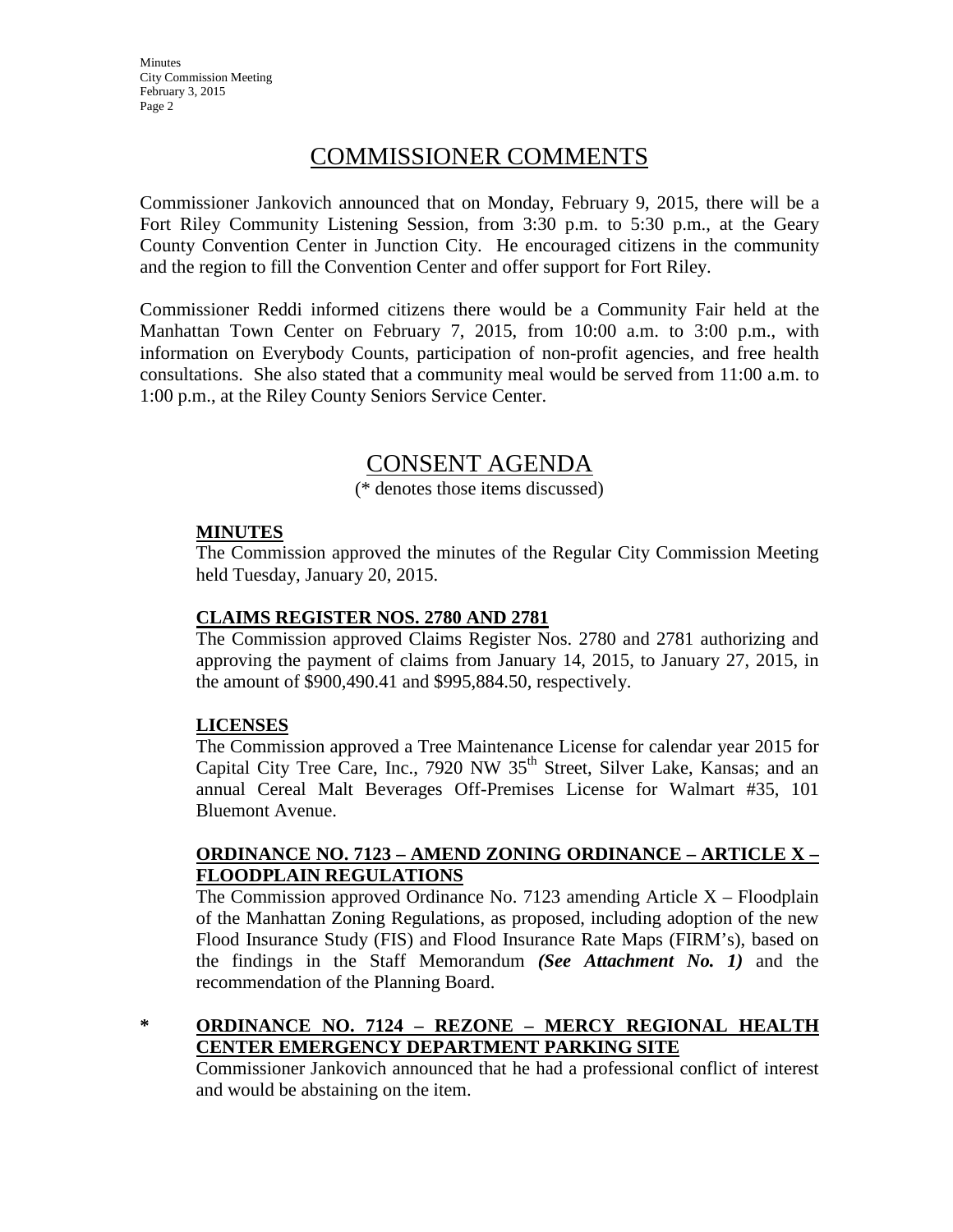## CONSENT AGENDA *(CONTINUED)*

#### **\* ORDINANCE NO. 7124 – REZONE – MERCY REGIONAL HEALTH CENTER EMERGENCY DEPARTMENT PARKING SITE** *(CONTINUED)*

The Commission approved Ordinance No. 7124 rezoning the vacant 0.95 acre tract of land, generally located northwest of the intersection of College Avenue and Vaughn Drive, from College Avenue Medical Center PUD to Mercy Regional Health Center PUD, and, amending Ordinance No. 7097 and the Preliminary Development Plan of the Mercy Regional Health Center PUD, based on the findings in the Staff Report *(See Attachment No. 2)*, subject to the five (5) conditions of approval recommended by the Planning Board.

#### **PUBLIC HEARING – LEVY - SPECIAL ASSESSMENTS (GOB 2015-A)**

Mayor Butler opened the public hearing.

Hearing no comments, Mayor Butler closed the public comments.

#### **FIRST READING – LEVY – SPECIAL ASSESSMENTS (GOB 2015-A)**

The Commission approved first reading of an ordinance levying special assessments against the benefiting properties in the following three (3) projects, which have been completed: *Western Hills Addition, Unit Fourteen – Sanitary Sewer (SS1208), Street (ST1210), and Water (WA1209).*

#### **REQUEST FOR QUALIFICATIONS – WATERSHED ANALYSIS, PHASE II – DOWNTOWN WATERSHEDS STUDY (SM1405, CIP #SW058P)**

The Commission authorized City Administration to solicit statement of qualifications for engineering services for the Study and appointed Commissioner McCulloh to serve on the Selection Committee for the Watershed Analysis, Phase II **–** Downtown Watersheds Study (SM1405, CIP #SW058P).

#### **\* AGREEMENT – 2015 CITY-UNIVERSITY PROJECTS**

Ron Fehr, City Manager, responded to questions from the Commission and provided clarification on the projects being funded with City-University Funds.

The Commission authorized City Administration to finalize and the Mayor and City Clerk to execute an Agreement between the City of Manhattan and Kansas State University to administer City-University Funds in the amount of \$618,000.00 for 2015 projects.

#### **AMENDMENT – FIXED-BASE OPERATOR LEASE**

The Commission authorized the Mayor and City Clerk to execute an amendment to the Fixed-Base Operator agreement with Kansas Air Center, Inc., of Manhattan, Kansas, extending the current lease an additional three years and expiring on June 30, 2018.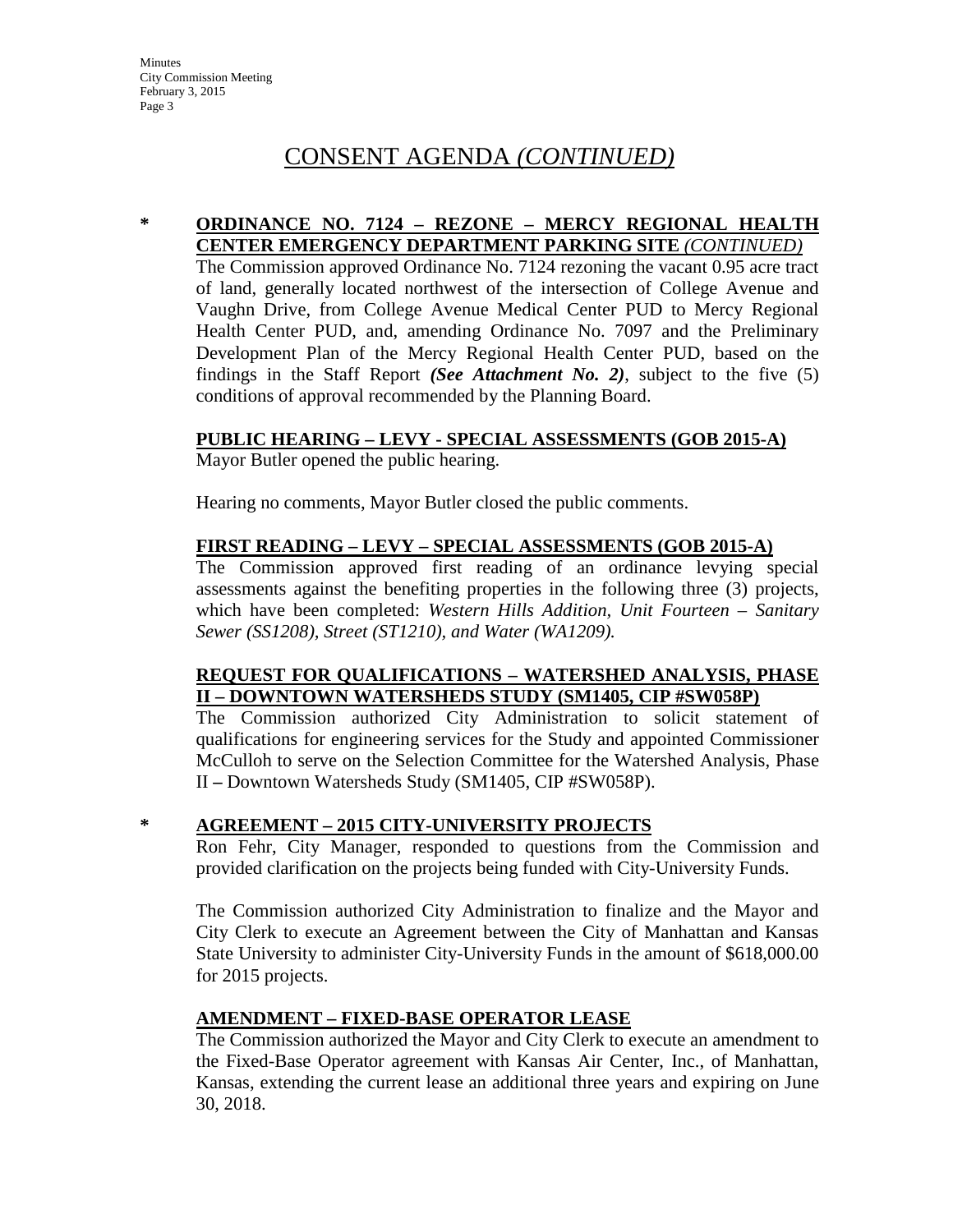## CONSENT AGENDA *(CONTINUED)*

#### **PURCHASE – UTILITY CUT PAVEMENT REPAIR PROGRAM– SKID-STEER LOADER (CIP #WA131E)**

The Commission authorized the purchase of a Utility Cut Skid-Steer Loader for the Water and Sewer Maintenance Divisions from White Star Machinery (authorized distributor of the Bobcat Company and acting as an agent on behalf of Bobcat Company), of Manhattan, Kansas, in the amount of \$39,749.44, to be paid 50% from the Wastewater Fund and 50% from the Water Fund.

#### **BOARD APPOINTMENTS**

The Commission approved appointments by Mayor Butler to various boards and committees of the City.

#### *Aggieville Business Improvement District Advisory Board*

Appointment of Brett Allred, 1519 Pierre Street, to a three-year term. Mr. Allred's term begins immediately, and will expire December 31, 2017.

#### *Arts And Humanities Advisory Board*

Appointment of Chris Boxberger, 2011 Parkway Drive, to a three-year term. Mr. Boxberger's term will begin April 1, 2015, and will expire March 31, 2018.

Appointment of Livie Olsen, 1500 Colorado Street, to a three-year term. Ms. Olsen's term will begin April 1, 2015, and will expire March 31, 2018.

#### *Cemetery Board*

Appointment of Michaeline Reay, 3026 Cherry Hill Road, to a three-year term. Ms. Reay's term begins immediately, and will expire December 31, 2017.

#### *Downtown Business Improvement District Advisory Board*

Appointment of Nathan Bergman, 17145 NW  $54^{\overline{th}}$  Street, Rossville, to a twoyear term. Mr. Bergman's term begins immediately, and will expire December 31, 2016.

Appointment of Jeremy Platt, 2217 Hillview Drive, to a two-year term. Mr. Platt's term begins immediately, and will expire December 31, 2016.

#### *Housing Authority Board of Commissioners*

Appointment of Livie Olsen, 1500 Colorado Street, to a four-year term. Ms. Olsen's term will begin March 4, 2015, and will expire March 3, 2019.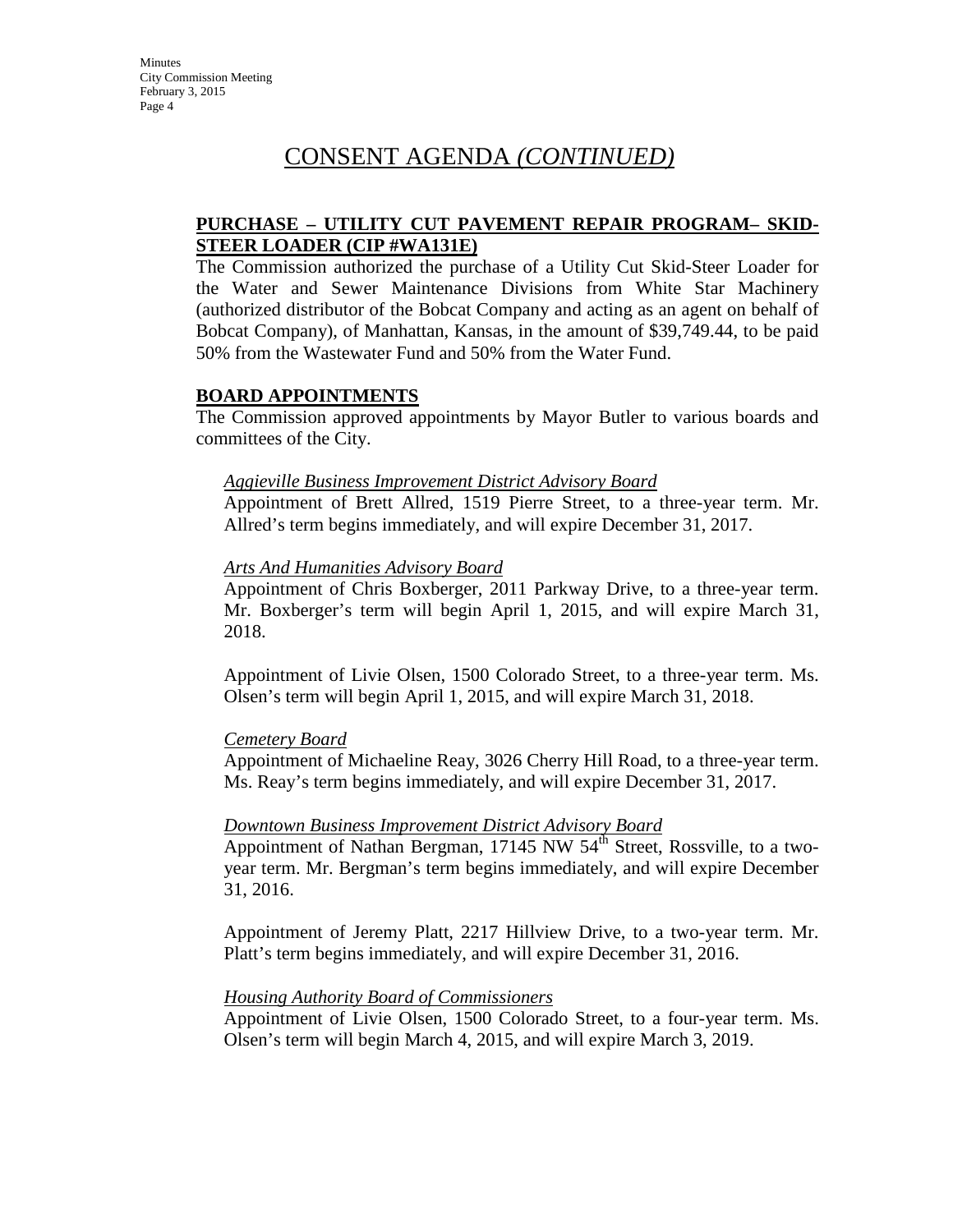## CONSENT AGENDA *(CONTINUED)*

#### **BOARD APPOINTMENTS** *(CONTINUED)*

#### *Human Rights and Services Board*

Appointment of Janet Dean, 1832 Concord Lane, to a three-year term. Ms. Dean's term will begin March 10, 2015, and will expire March 9, 2018.

Appointment of Stephanie Morris, 222 South  $17<sup>th</sup>$  Street to a three-year term. Ms. Morris' term will begin March 10, 2015, and will expire March 9, 2018.

#### *Social Services Advisory Board*

Appointment of Eric Martin, 308 Poyntz Avenue, to fill the unexpired term of Teddy Hartke. Mr. Martin's term begins immediately, and will expire June 30, 2015.

After discussion, Commissioner Jankovich moved to approve the consent agenda. Commissioner Reddi seconded the motion. On a roll call vote, motion carried 4-0, with the exception of Item E, ORDINANCE NO. 7124 – REZONE – MERCY REGIONAL HEALTH CENTER EMERGENCY DEPARTMENT PARKING SITE, which carried 3-0-1, with Commissioner Jankovich abstaining on the item.

## GENERAL AGENDA

#### **AIR SERVICE AGREEMENT AND MARKETING AGREEMENT – ENHANCED AIR SERVICE WITH AIRLINES**

Peter Van Kuren, Airport Director, presented an overview of the item. He highlighted the 2008 Air Service Agreement; the 2012 Air Service Fund; the 2015 Air Service Agreement; the projection of passengers required for an 80 percent load factor; the 2014 MHK (Manhattan) primary catchment area population and map; the benefits of the Air Service Agreement; and provided information on potential hubs with larger regional jets with American Airlines.

Ron Fehr, City Manager, presented additional information on the item and provided information on the 21 city pairs that would benefit Fort Riley.

Peter Van Kuren, Airport Director, provided additional information on the 21 city pair destinations identified by Fort Riley as desirable destinations from the Manhattan Regional Airport. He also recommended that the City finalize the agreements with American Airlines and with the Manhattan Area Chamber of Commerce. He then responded to questions from the Commission regarding the Air Service Agreement and the availability of funds from the State of Kansas.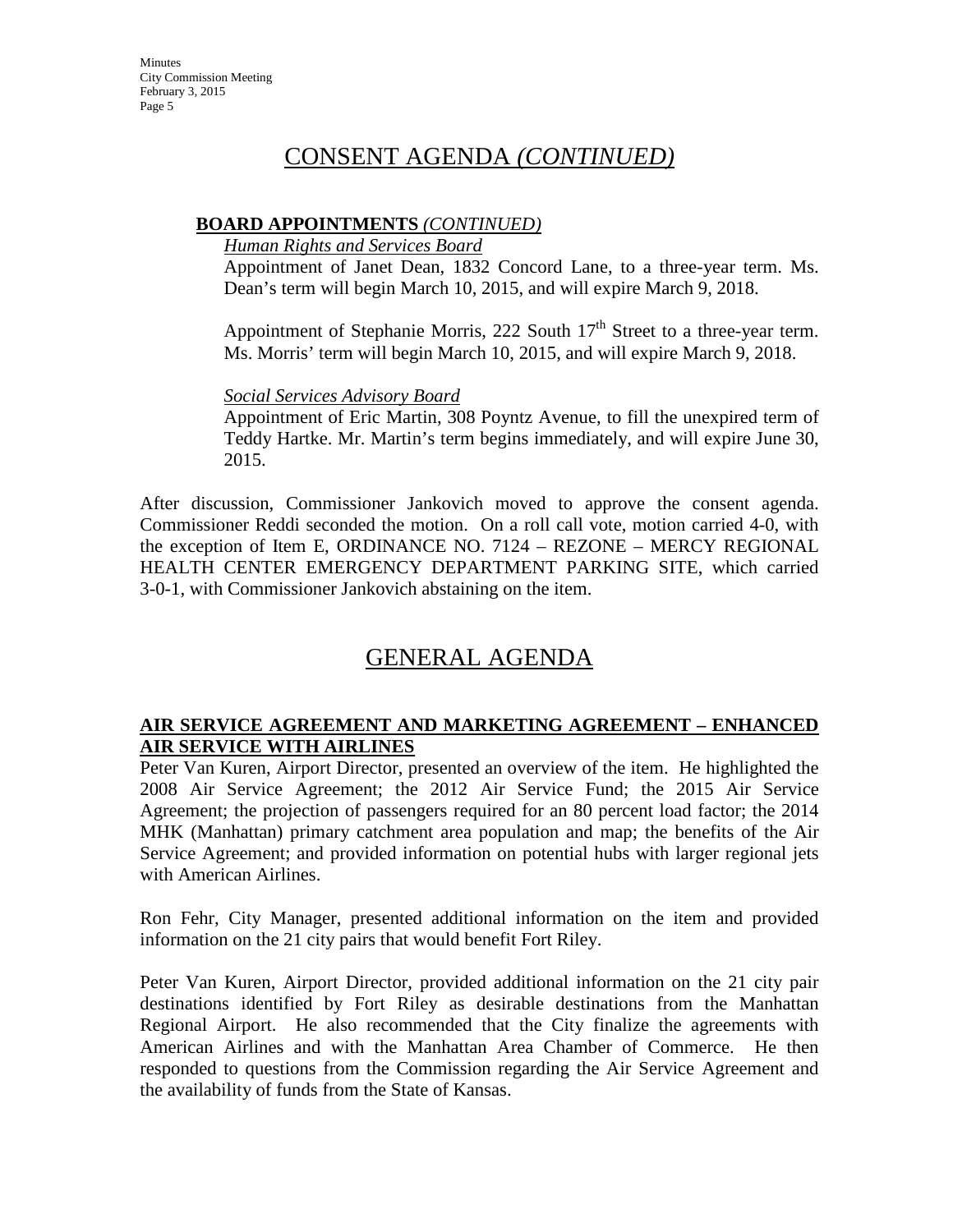## GENERAL AGENDA *(CONTINUED)*

#### **AIR SERVICE AGREEMENT AND MARKETING AGREEMENT – ENHANCED AIR SERVICE WITH AIRLINES** *(CONTINUED)*

Ron Fehr, City Manager, provided additional information on the number of boarding's required, the catchment area, and the aggressive marketing campaign that would be needed to help attract customers from the catchment area.

Peter Van Kuren, Airport Director, responded to additional questions from the Commission regarding the marketing plan, the potential benefits of larger aircraft by American Airlines, and the number of seats and price differential for coach versus first class. He also provided information on the passenger projections utilizing MHK and the proposed Air Service Agreement.

After discussion and comments from the Commission regarding the proposed Air Service Agreement and concerns expressed regarding the monthly amount that American Airlines would potentially receive, Ron Fehr, City Manager, responded to questions from the Commission. He also provided additional information and clarification on the performance activity from MHK to DFW (Dallas/Fort Worth) from 2009 to 2014, the marketing agreement, and the opportunity to grow capacity from the region.

Mayor Butler opened the public comments.

Lyle Butler, President, Manhattan Area Chamber of Commerce, informed the Commission about the partnerships that have been created with Kansas State University, City staff, Airport Advisory Board, Fort Riley, and the business community to strengthen the Manhattan Regional Airport. He highlighted the Chamber's role with the Air Service Agreement and Marketing Agreement. He commented about the significant investments and amenities at the Airport and highlighted the advertising provided free of charge by the Chamber to market the Airport. He stated that he believed that this is the right decision to move Manhattan forward and is important for the business community, important to keep Fort Riley strong, and for the future needs with the National Bio and Agro-Defense Facility. He informed the Commission that if the item is approved, the Manhattan Area Chamber of Commerce would work with City staff to make the agreements work.

Hearing no other comments, Mayor Butler closed the public comments.

After further discussion and comments from the Commission, Commissioner Jankovich moved to authorize City Administration to finalize and the Mayor and City Clerk to execute an Air Service Agreement with American Airlines, Inc., and the Manhattan Area Chamber of Commerce and a Marketing Agreement with the Manhattan Area Chamber of Commerce. Commissioner Reddi seconded the motion.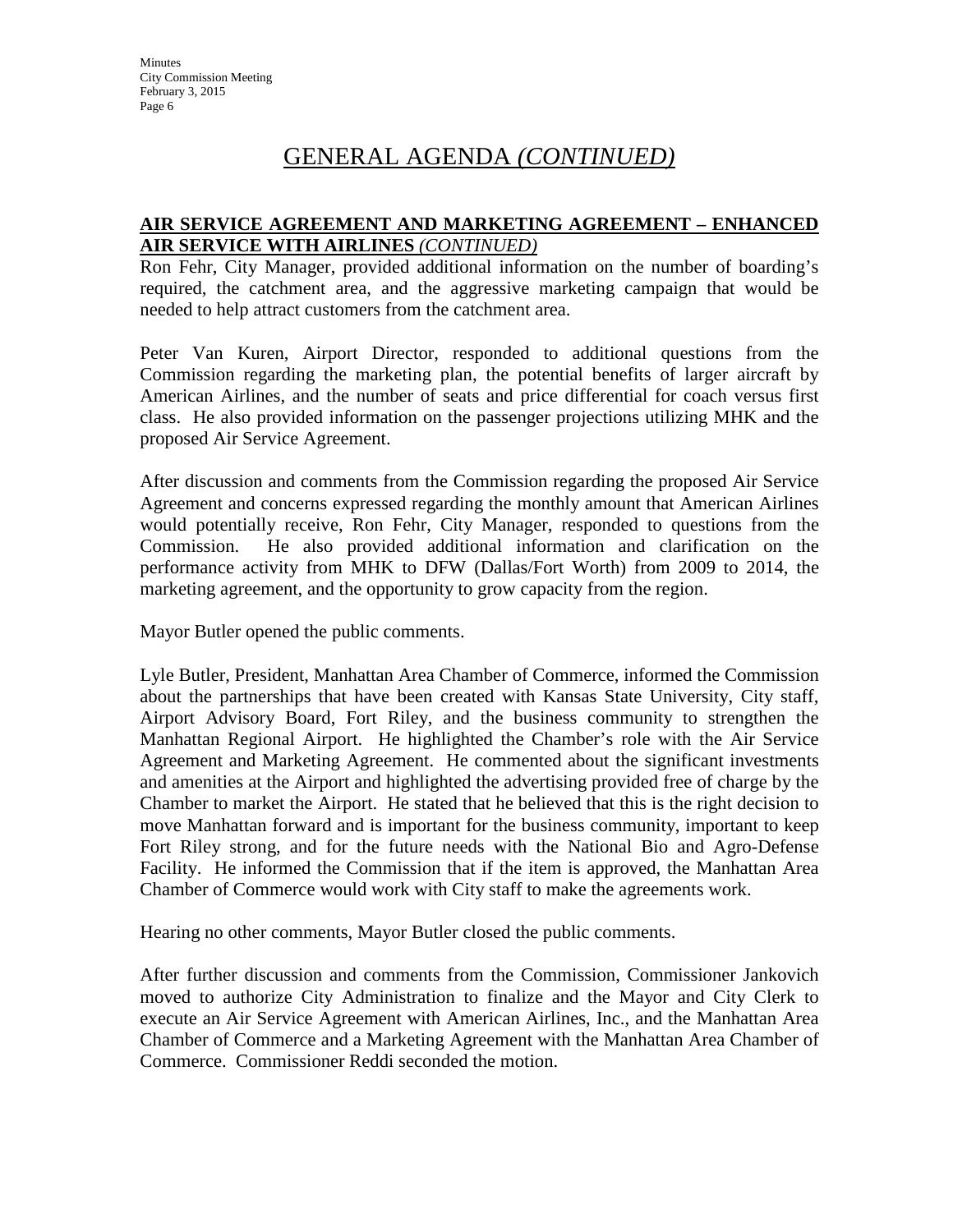## GENERAL AGENDA *(CONTINUED)*

#### **AIR SERVICE AGREEMENT AND MARKETING AGREEMENT – ENHANCED AIR SERVICE WITH AIRLINES** *(CONTINUED)*

After additional discussion and comments from the Commission, on a roll call vote, motion carried 3-1, with Commissioner McCulloh voting against the motion.

#### **FINAL PLAT – INTERLACHEN ADDITION, UNIT TWO**

Jason Hilgers, Deputy City Manager, presented an overview of the item. He highlighted the new plat and the revised benefit district amounts for the exterior and interior lots.

Rob Ott, Director of Public Works, provided additional information on the item and informed the Commission that a change order would be needed and will be forwarded to the Commission for action. He reiterated that this is an active construction project and is 100 percent benefit district with no City-At-Large costs.

Jason Hilgers, Deputy City Manager, presented an overview of the action items for the City Commission's consideration.

Mayor Butler opened the public comments.

Hearing no comments, Mayor Butler closed the public comments.

After discussion, Commissioner Jankovich moved to accept the easements and rights-ofway, as shown on the Final Plat of Interlachen Addition, Unit Two, generally located on the west side of Vanesta Drive, approximately 1,000 feet west of the intersection of Little Kitten Avenue and Vanesta Drive, based on conformance with the Manhattan Urban Area Subdivision Regulations. Commissioner McCulloh seconded the motion. On a roll call vote, motion carried 4-0.

#### **RESOLUTION NOS. 020315-A, B, C – REVISED PETITIONS – INTERLACHEN ADDITION; RESOLUTION NOS. 020315-D, E, F – PETITIONS – INTERLACHEN ADITION, UNIT TWO – SANITARY SEWER (SS1318), STREET (ST1325), AND WATER (WA1321) IMPROVEMENTS**

Jason Hilgers, Deputy City Manager, provided an overview of the item.

Mayor Butler opened the public comments.

Hearing no comments, Mayor Butler closed the public comments.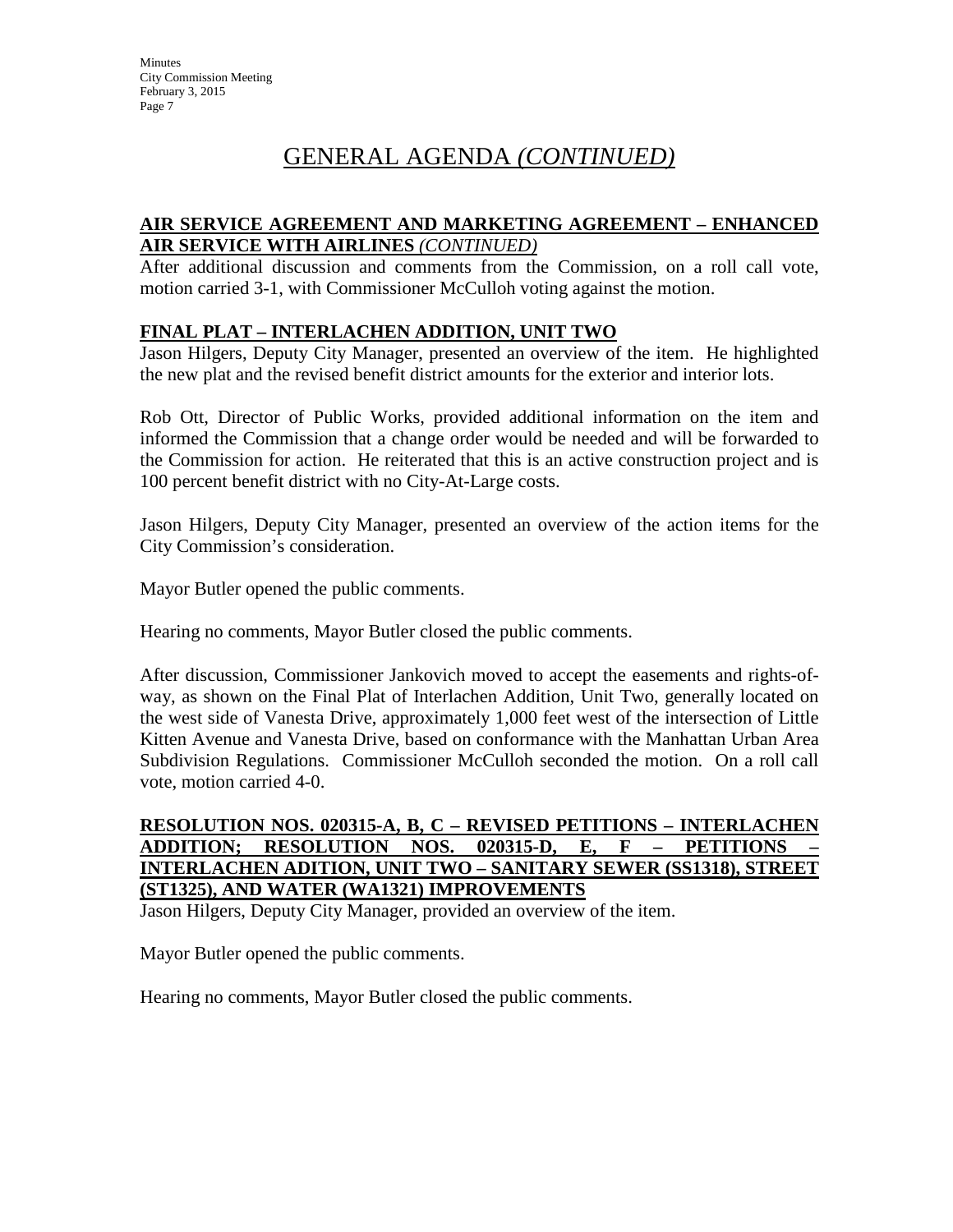Minutes City Commission Meeting February 3, 2015 Page 8

## **GENERAL AGENDA (CONTINUED)**

#### RESOLUTION NOS. 020315-A, B, C – REVISED PETITIONS – INTERLACHEN **ADDITION; RESOLUTION** NOS.  $020315 - D,$  $E_{\bullet}$  $\mathbf F$ **PETITIONS INTERLACHEN ADITION, UNIT TWO - SANITARY SEWER (SS1318), STREET** (ST1325), AND WATER (WA1321) IMPROVEMENTS (CONTINUED)

Commissioner Jankovich moved to find the revised petitions sufficient and the improvements requested therein to be advisable; and to approve Resolution Nos. 020315 A thru F for Interlachen Addition (External) and Interlachen Addition, Unit Two (Internal), Sanitary Sewer (SS1318), Street (ST1325), and Water (WA1321) Improvements. Commissioner McCulloh seconded the motion. On a roll call vote, motion carried 4-0.

### **EXECUTIVE SESSION**

At 8:10 p.m., Commissioner Jankovich moved to recess into Executive Session until 8:30 p.m., for the purpose of discussions with the City Attorney regarding pending legal matters that need to be confidential and that are deemed privileged in the attorney-client relationship. Commissioner McCulloh seconded the motion. On a roll call vote, motion carried 4-0.

At 8:30 p.m., the Commission reconvened with Mayor Butler and Commissioners McCulloh, Reddi, and Jankovich in attendance. Mayor Butler announced the meeting adjourned.

#### **ADJOURNMENT**

At 8:30 p.m., the Commission adjourned.

tes, MMC, City Clerk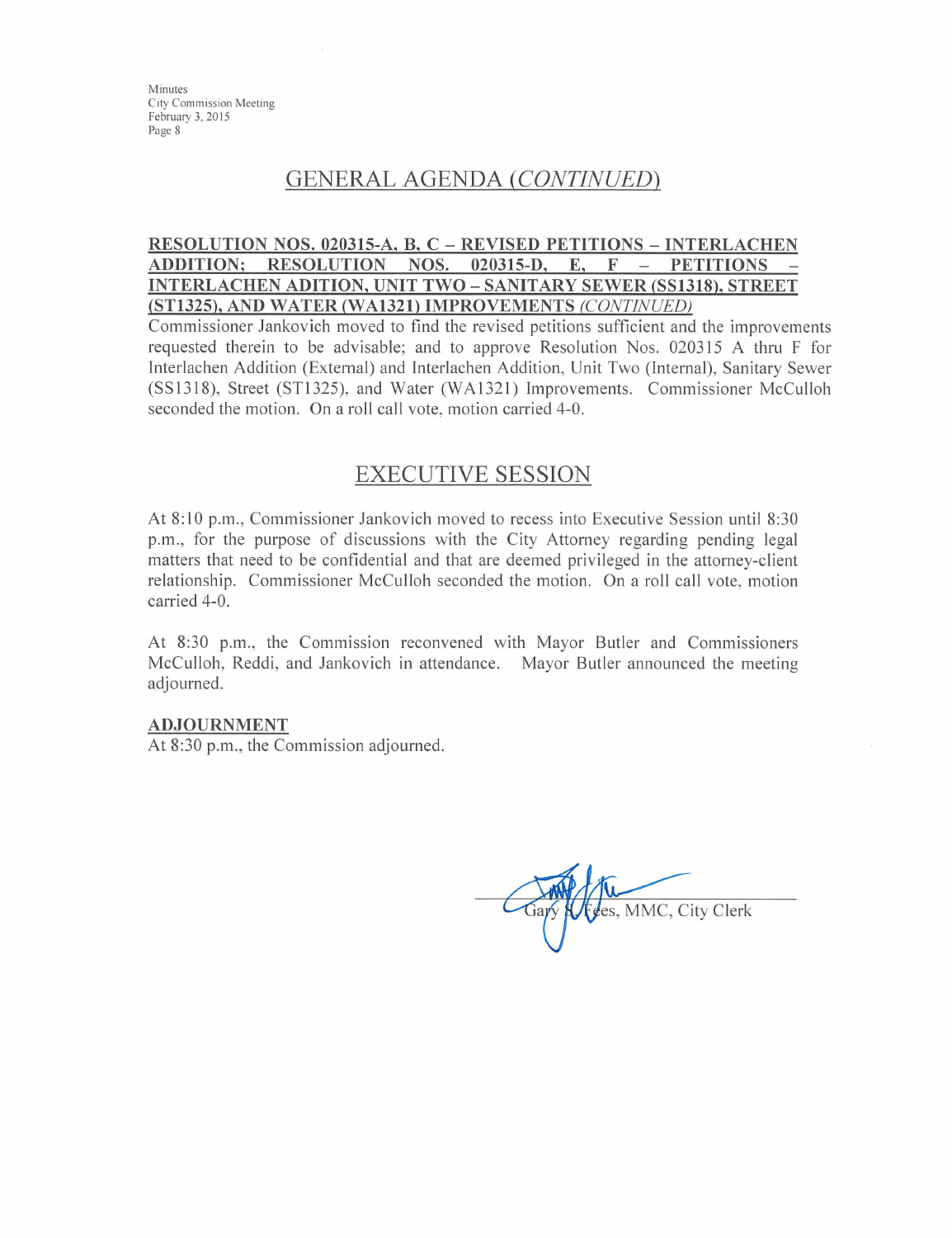

# **INTER-OFFICE MEMORANDUM**

| DATE:                | <b>December 15, 2014</b>                                                                                                                                                                                                           |
|----------------------|------------------------------------------------------------------------------------------------------------------------------------------------------------------------------------------------------------------------------------|
| TO:                  | Manhattan Urban Area Planning Board                                                                                                                                                                                                |
| <b>MEETING DATE:</b> | <b>January 5, 2015</b>                                                                                                                                                                                                             |
| <b>FROM:</b>         | <b>Chad Bunger, AICP, CFM, Senior Planner</b>                                                                                                                                                                                      |
| RE:                  | <b>Amend Manhattan Zoning Regulations Revising Article</b><br>$X$ – Floodplain Regulations, In Its Entirety, Including<br>Adoption Of The Update To The Riley County Flood<br><b>Insurance Study And Flood Insurance Rate Maps</b> |

#### **BACKGROUND**

#### *FEMA FLOOD INSURANCE RATE MAPS*

**THE CITY OF MANHATTAN HAS BEEN PARTICIPATING IN THE NATIONAL FLOOD INSURANCE PROGRAM (NFIP) SINCE 1982. AS SUCH, THE CITY MUST ADOPT AND MAINTAIN A MINIMUM SET OF FLOODPLAIN REGULATIONS THAT REFERENCE THE FLOOD INSURANCE STUDY (FIS) AND FLOOD INSURANCE RATE MAPS (FIRMS) IN EFFECT FOR THE COMMUNITY AND ESTABLISH DEVELOPMENT STANDARDS FOR PROPERTIES AND EXISTING STRUCTURES IN THE MAPPED FLOODPLAINS. BY PARTICIPATING IN THE NFIP AND ADOPTING FEMA APPROVED FLOODPLAIN REGULATIONS, THE COMMUNITY IS ELIGIBLE FOR FLOOD INSURANCE AND DISASTER ASSISTANCE. IF THE CITY DID NOT PARTICIPATE IN THE NFIP, PROPERTY OWNERS WITH STRUCTURES IN THE 1% ANNUAL CHANCE FLOODPLAIN (COMMONLY REFERRED TO AS THE 100-YEAR FLOODPLAIN) WOULD NOT BE ABLE TO RECEIVE FEDERAL FLOOD INSURANCE AND THE CITY WOULD NOT BE ELIGIBLE FOR SOME FEDERAL FINANCIAL ASSISTANCE PROGRAMS FOLLOWING DISASTERS.**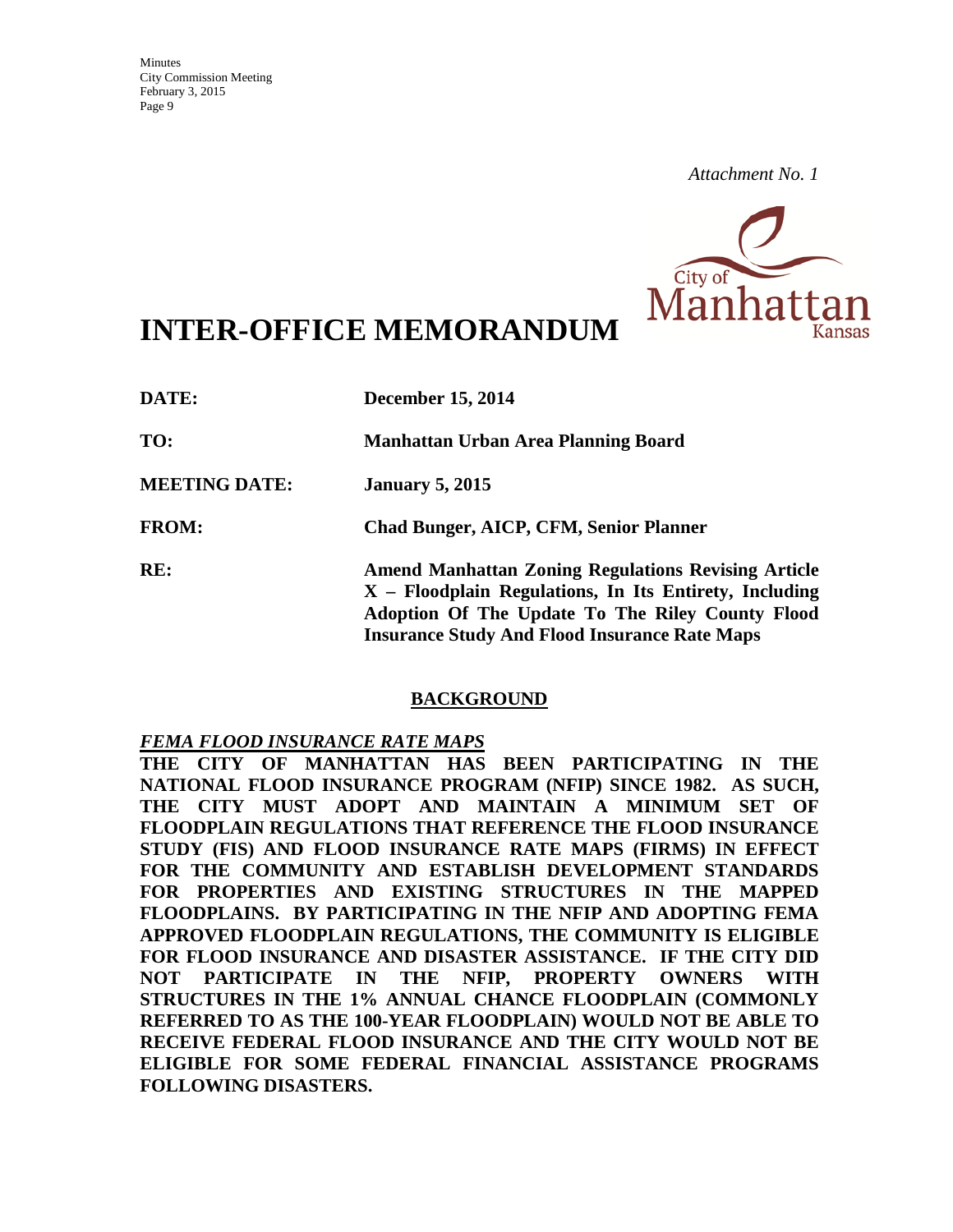Minutes City Commission Meeting February 3, 2015 Page 10

*Attachment No. 1*

**IN 1982, THE FIRST SET OF FIRMS AND THE FIS WERE CREATED FOR THE CITY BY THE FEDERAL EMERGENCY MANAGEMENT AGENCY (FEMA). IN 1984, THE CITY ADOPTED ARTICLE X, FLOODPLAIN REGULATIONS, OF THE MANHATTAN ZONING REGULATIONS, INCORPORATING THE NEW FIRMS AND FIS REPORT AND ESTABLISHING MINIMUM STANDARDS FOR NEW AND EXISTING DEVELOPMENTS IN MAPPED FLOODPLAINS. SINCE THEN, ARTICLE X, FLOODPLAIN REGULATIONS HAVE BEEN AMENDED SEVERAL TIMES TO INCORPORATE NEW REQUIREMENTS BY THE STATE OF KANSAS AND FEMA AND TO REFLECT UPDATES TO THE FIS OR FIRMS. THE LAST AMENDMENT THAT WAS ADOPTED WAS IN 2010 FOR NEW FIRMS THAT INCORPORATED NEWER GROUND ELEVATION FOR THE EAST SIDE OF THE CITY. THESE FIRMS WENT INTO EFFECT ON JULY 6, 2010.** 

#### *FLOOD INSURANCE STUDY AND FLOOD INSURANCE RATE MAP UPDATES*

**RECENTLY, FEMA AND THE KANSAS DEPARTMENT OF AGRICULTURE, DIVISION OF WATER RESOURCES (DWR) COMPLETED AN UPDATE OF THE FIS AND FIRMS FOR ALL OF RILEY COUNTY AND PORTIONS OF POTTAWATOMIE COUNTY. THE FIRM PANELS UPDATED IN POTTAWATOMIE COUNTY ARE FOR LAND ON THE EAST SIDE OF TUTTLE CREEK RESERVOIR TO THE CONFLUENCE OF THE KANSAS RIVER. TO MAINTAIN IN THE NFIP, THE NEW FIS AND CORRESPONDING FIRM PANELS MUST BE ADOPTED BY THE CITY COMMISSION ON OR BEFORE MARCH 16, 2015. FAILURE TO DO SO WOULD JEOPARDIZE MANHATTAN'S PARTICIPATION IN THE PROGRAM, RISKING A SUBSTANTIAL NUMBER OF HOME AND BUSINESS OWNERS ACCESS TO FLOOD INSURANCE.** 

**THE FIRM PANELS THAT IMPACT PROPERTY IN THE CITY ARE 0334, 0335, 0340, 0342, 0343, 0344, 0351, 0352, 0353, 0354, 0346, 0358, 0359, 0361, 0362, 0364, 0366, 0427, AND 0431. ALL OTHER MAP PANELS OF UPDATED FLOOD STUDY RELATE TO RURAL AREAS IN POTTAWATOMIE COUNTY AND RILEY COUNTY.**

#### *HIGHER STANDARD FLOODPLAIN REGULATIONS*

**AS PREVIOUSLY DESCRIBED, ARTICLE X OF THE MANHATTAN'S ZONING REGULATIONS ADDRESS DEVELOPMENT USE LIMITATIONS FOR PUBLIC AND PRIVATE PROPERTY WITHIN THE CITY LOCATED IN FLOODPLAINS. THERE ARE TWO (2) SEPARATE OVERLAY DISTRICTS ESTABLISHED IN THE FLOODPLAIN REGULATIONS, THE FLOODWAY OVERLAY DISTRICT (FW), AND THE FLOODWAY FRINGE OVERLAY DISTRICT (FF). THE FW DISTRICT REGULATES ALL USES, STRUCTURES AND OTHER**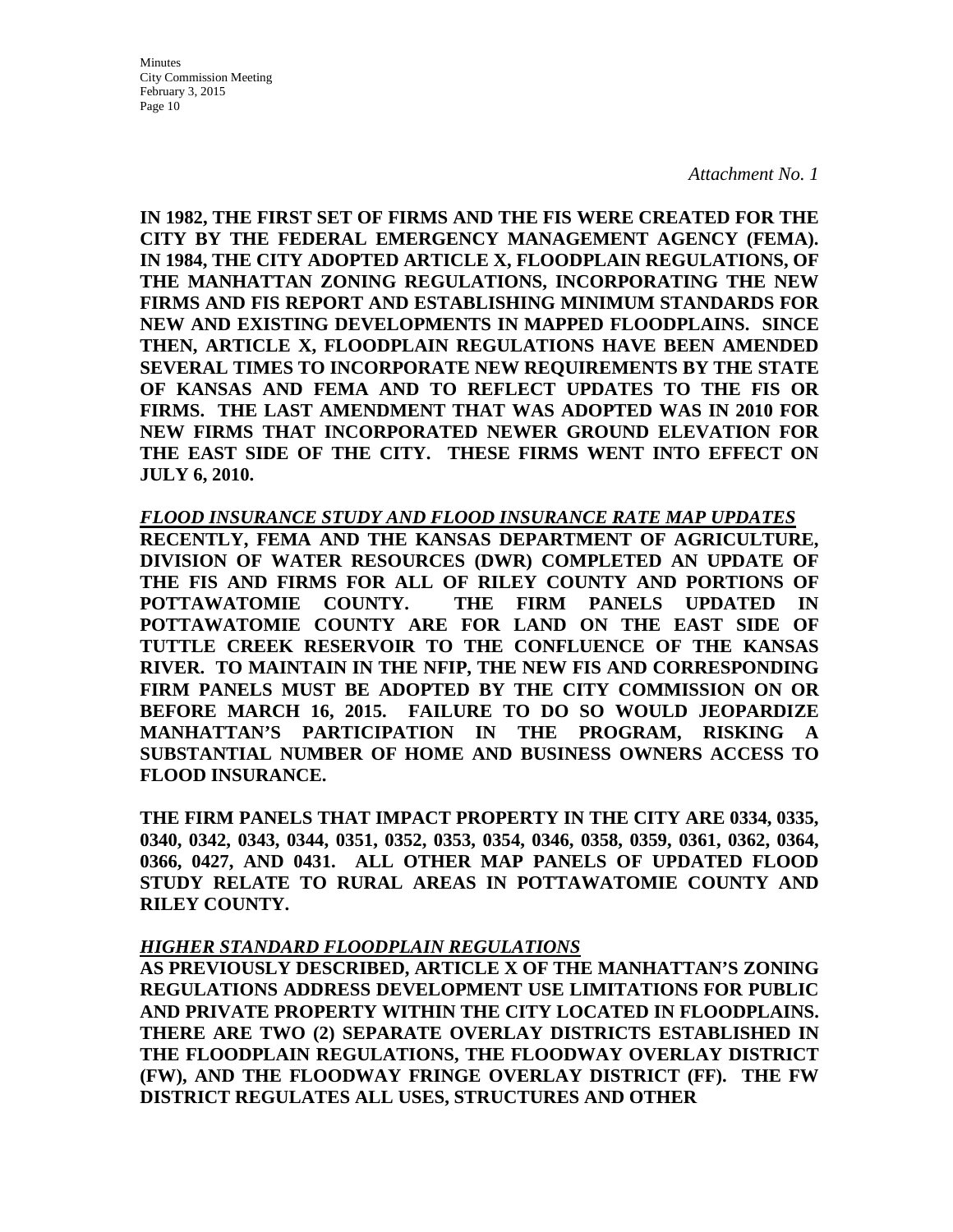**DEVELOPMENT IN THE FEMA MAPPED FLOODWAY. THE FF DISTRICT REGULATES USES, STRUCTURES AND OTHER DEVELOPMENTS ADJACENT TO THE FEMA FLOODWAY. BY IN LARGE, THE CURRENT REGULATIONS IN ARTICLE X REFLECT THE MINIMUM STANDARDS ESTABLISHED BY FEMA AND DWR TO QUALIFY FOR THE NFIP. INDIVIDUAL COMMUNITIES ARE ALLOWED TO ESTABLISH HIGHER FLOODPLAIN REGULATIONS, IF DESIRED.** 

**FOLLOWING FLOOD EVENTS IN 2010 AND 2011, CITIZEN STAKEHOLDERS, INCLUDING VICTIMS OF THE RECENT FLOODS, AND CITY ADMINISTRATION ALONG WITH RILEY COUNTY OFFICIALS BEGAN RESEARCHING HIGHER STANDARD FLOODPLAIN REGULATIONS THAT WOULD BETTER PROTECT NEW DEVELOPMENTS, AS WELL AS, LESSEN FLOOD RISKS FOR EXISTING DEVELOPMENTS. AS A STARTING POINT, LOCAL OFFICIALS AND COMMUNITY STAKEHOLDERS DECIDED UPON CREATING A "COMMUNITY FUTURE CONDITIONS" FLOODPLAIN MAP TO PREDICT WHERE AND HOW DEEP A FLOOD MAY BE IN THE FUTURE. THE COMMUNITY FUTURE CONDITION FLOODPLAIN WAS CREATED USING THE MANHATTAN URBAN AREA COMPREHENSIVE PLAN'S FUTURE LAND USE MAP, BASED ON THE ASSUMPTION THAT ALL FUTURE GROWTH AREAS HAD ALREADY BEEN FULLY DEVELOPED FOR CALCULATING STORMWATER RUNOFF VALUES USED IN FEMA'S FLOOD PREDICTION MODEL FOR A 1% ANNUAL CHANCE FLOOD. THE STANDARD FEMA FLOOD MODEL USES VALUES FOR EXISTING DEVELOPMENTS AT THE TIME THE FLOOD MODEL WAS CREATED (APPROXIMATELY 2012). THE COMMUNITY FUTURE CONDITIONS FLOODPLAIN WAS DEVELOPED ALONG WILDCAT CREEK AND ITS TRIBUTARIES, UP TO AN AREA NEAR KEATS; AND THE MARLATT DITCH WATERSHED. BOTH OF THESE AREAS WERE IDENTIFIED TO BE AREAS WITH HIGH GROWTH POTENTIAL, WHICH NEEDED ADDITIONAL INFORMATION TO PROTECT NEW AND EXISTING DEVELOPMENTS FROM FLOODING. THE FEMA FLOODWAY AND 1% ANNUAL CHANCE FLOODPLAIN (ZONE A, AE, AO & AH) IS SHOWN ON THE FIRMS AS REQUIRED BY FEMA AND THE NFIP. WHERE PRESENT, THE COMMUNITY FUTURE CONDITIONS FLOODPLAIN IS SHOWN ON THE FIRMS AS ZONE X (FUTURE BASE FLOOD) AND GENERALLY REPLACES THE 0.2% ANNUAL CHANCE FLOODPLAIN (SHADED ZONE X). WHERE THE ZONE X (FUTURE BASE FLOOD) IS NOT PRESENT, THE FEMA 0.2% ANNUAL CHANCE FLOODPLAIN IS SHOWN.**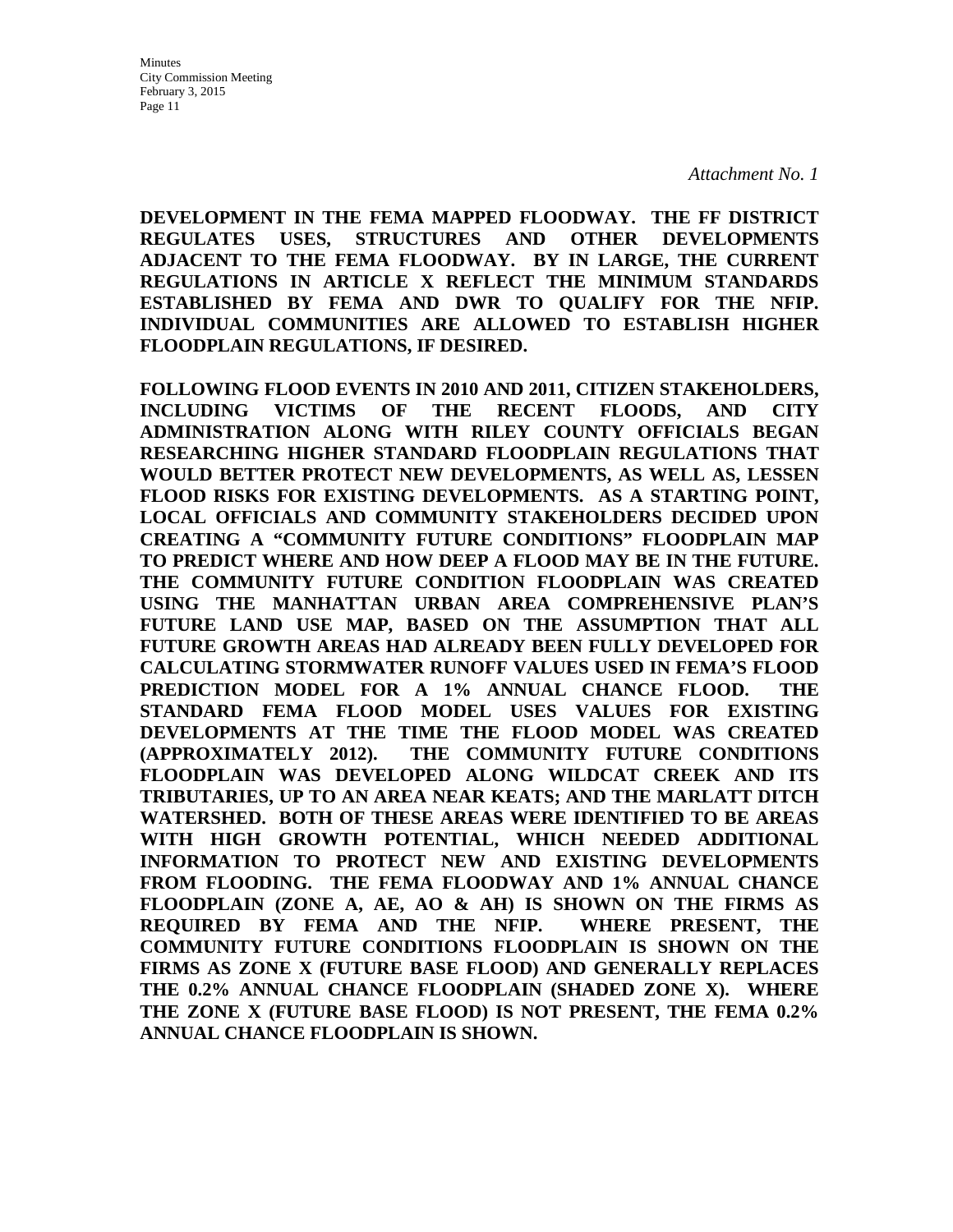**Minutes** City Commission Meeting February 3, 2015 Page 12

#### *COMMUNITY SPECIAL FLOOD HAZARD AREA*

The basis for the higher standard Floodplain Regulations is to use the Community Special Flood Hazard Area (CSFHA) to define the area of the floodplain boundary. The definition of the CSFHA is "the land subject to a one (1%) percent or greater chance of flooding in any given year from a Community Base Flood. It includes the FEMA Floodway, Zones A, AE, AH, AO and Zone X (Future Base Flood)." The proposed regulations would include the CSFHA into the FF District.

#### *Flood Protection Elevation*

The other element of the higher standard Floodplain Regulations is the Flood Protection Elevation, which regulates what the minimum elevation that a new structure, or improvements or repairs to existing structure, need to be built to. The Flood Protection Elevation is defined as:

**The elevation to which all structures located within the Community Special Flood Hazard Area or FEMA Special Flood Hazard Area must be elevated or floodproofed, if non-residential. Where the Community Base Flood Elevation is provided, the elevation shall be that elevation plus one (1) foot of freeboard. Where the Community Base Flood Elevation is not provided, the Flood Protection Elevation shall be the FEMA Base Flood Elevation plus two (2) foot of freeboard.** 

**IN ADDITION TO THESE TWO KEY ELEMENTS TO THE HIGHER STANDARD FLOODPLAIN REGULATIONS, SEVERAL OTHER STANDARDS ARE PROPOSED. THEY INCLUDE: CUMULATIVE SUBSTANTIAL IMPROVEMENT THRESHOLDS, CUMULATIVE SUBSTANTIAL DAMAGE THRESHOLDS, COMPENSATORY STORAGE, AND DRY-LAND ACCESS REQUIREMENTS FOR NEW DEVELOPMENTS. THESE ELEMENTS GENERALLY COINCIDE WITH THE COMMUNITY SPECIAL FLOOD HAZARD AREA AND FLOOD PROTECTION ELEVATION TO ENSURE NEW AND EXISTING DEVELOPMENTS ARE SAFE FROM FLOODS NOW AND IN THE FUTURE, AS WELL AS NOT ADVERSELY IMPACTING ADJACENT PROPERTIES AND STRUCTURES.**

#### *CUMULATIVE SUBSTANTIAL IMPROVEMENT*

**THE MINIMUM NFIP REQUIREMENT IS THAT IF THE COST TO IMPROVE AN EXISTING STRUCTURE IN A FLOODPLAIN EQUALS OR EXCEEDS FIFTY PERCENT (50%) OF THE FAIR MARKET VALUE OF THE STRUCTURE, THE IMPROVEMENT IS CONSIDERED A "SUBSTANTIAL IMPROVEMENT" AND THE ENTIRE STRUCTURE MUST BE BROUGHT INTO COMPLIANCE WITH THE CURRENT REGULATIONS. THE**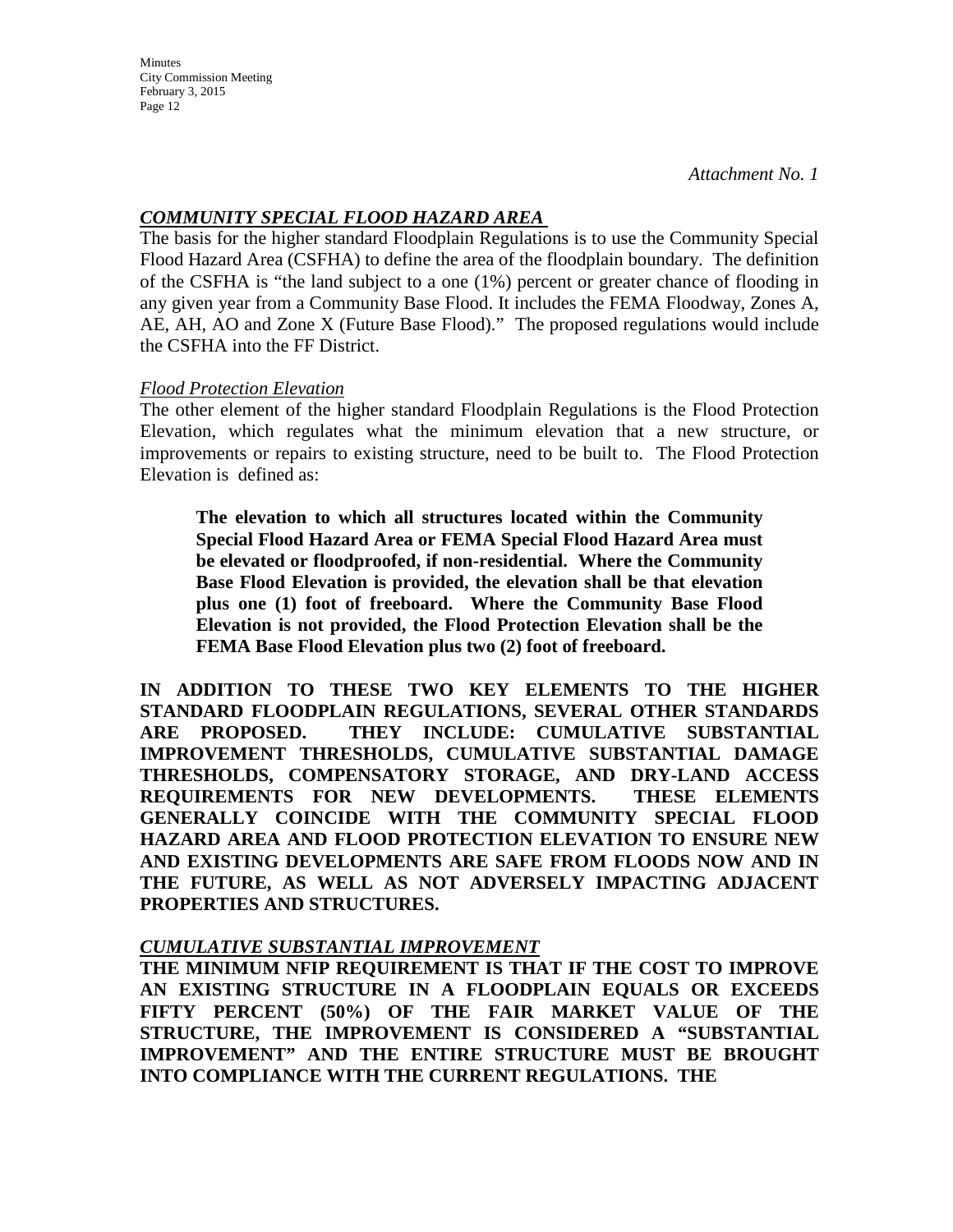**PROPOSED HIGHER STANDARDS FLOODPLAIN REGULATIONS MAINTAIN THIS REQUIREMENT, AND ADD THE REQUIREMENT THAT WHEN THE TOTAL OF ALL ADDITIONS OR EXPANSIONS TO THE EXISTING STRUCTURE (STARTING THE DAY THE REGULATIONS ARE ADOPTED), EQUALS OR EXCEEDS 50% OF THE FAIR MARKET VALUE OF THE STRUCTURE, THE IMPROVEMENTS ARE CONSIDERED A SUBSTANTIAL IMPROVEMENT.** 

**THE INTENT OF THIS HIGH STANDARD REGULATION IS TO ADDRESS THE POTENTIAL OF A PROPERTY OWNER MAKING SMALL, INCREMENTAL ADDITIONS OR EXPANSIONS TO THEIR HOME OR BUSINESS WITHOUT BRINGING THE STRUCTURE INTO CONFORMANCE WITH THE FLOODPLAIN REGULATIONS.** 

#### *CUMULATIVE SUBSTANTIAL DAMAGE*

**THE MINIMUM NFIP REQUIREMENT FOR SUBSTANTIAL DAMAGE IS SIMILAR TO THE SUBSTANTIAL IMPROVEMENT REQUIREMENT, IN THAT THE COST OF REPAIR TO ANY TYPE OF DAMAGE TO A STRUCTURE IN THE FLOODPLAIN THAT EQUALS OR EXCEEDS 50% OF THE FAIR MARKET VALUE, IS SUBSTANTIAL AND MUST CONFORM TO THE FLOODPLAIN REGULATIONS.**

**THE PROPOSED HIGHER STANDARD FLOODPLAIN REGULATIONS FOR SUBSTANTIAL DAMAGES ALSO STATES THAT FLOOD-RELATED DAMAGE TO AN EXISTING STRUCTURE IN THE CSFHA ON TWO (2) SEPARATE OCCASIONS DURING A TEN (10) YEAR PERIOD, WHERE THE AVERAGE OF EACH EVENT EQUALS OR EXCEEDS TWENTY-FIVE (25%) PERCENT OF THE STRUCTURE'S FAIR MARKET VALUE WILL BE A CONSIDERED SUBSTANTIAL DAMAGE. THE PURPOSE OF THIS HIGHER STANDARD REGULATION IS TO ENSURE THAT NONCONFORMING STRUCTURES THAT RECEIVE REPETITIVE DAMAGE FROM FLOODS ARE REQUIRED TO COME INTO CONFORMANCE, GENERALLY BY ELEVATING THE STRUCTURE.**

#### *COMPENSATORY STORAGE*

**A REPEATED CONCERN FROM THE 2010 AND 2011 FLOOD EVENTS WAS WHAT IMPACT NEW DEVELOPMENT WAS HAVING ON THE FLOODPLAIN AND ADJACENT, EXISTING PROPERTIES. FEMA'S MINIMUM STANDARD FLOODPLAIN REGULATIONS DO NOT FACTOR IN CUMULATIVE FILL OR DEVELOPMENT IN THE FLOODPLAIN TO DETERMINE IMPACT ON ADJACENT PROPERTIES. TO ADDRESS THIS CONCERN, A NEW**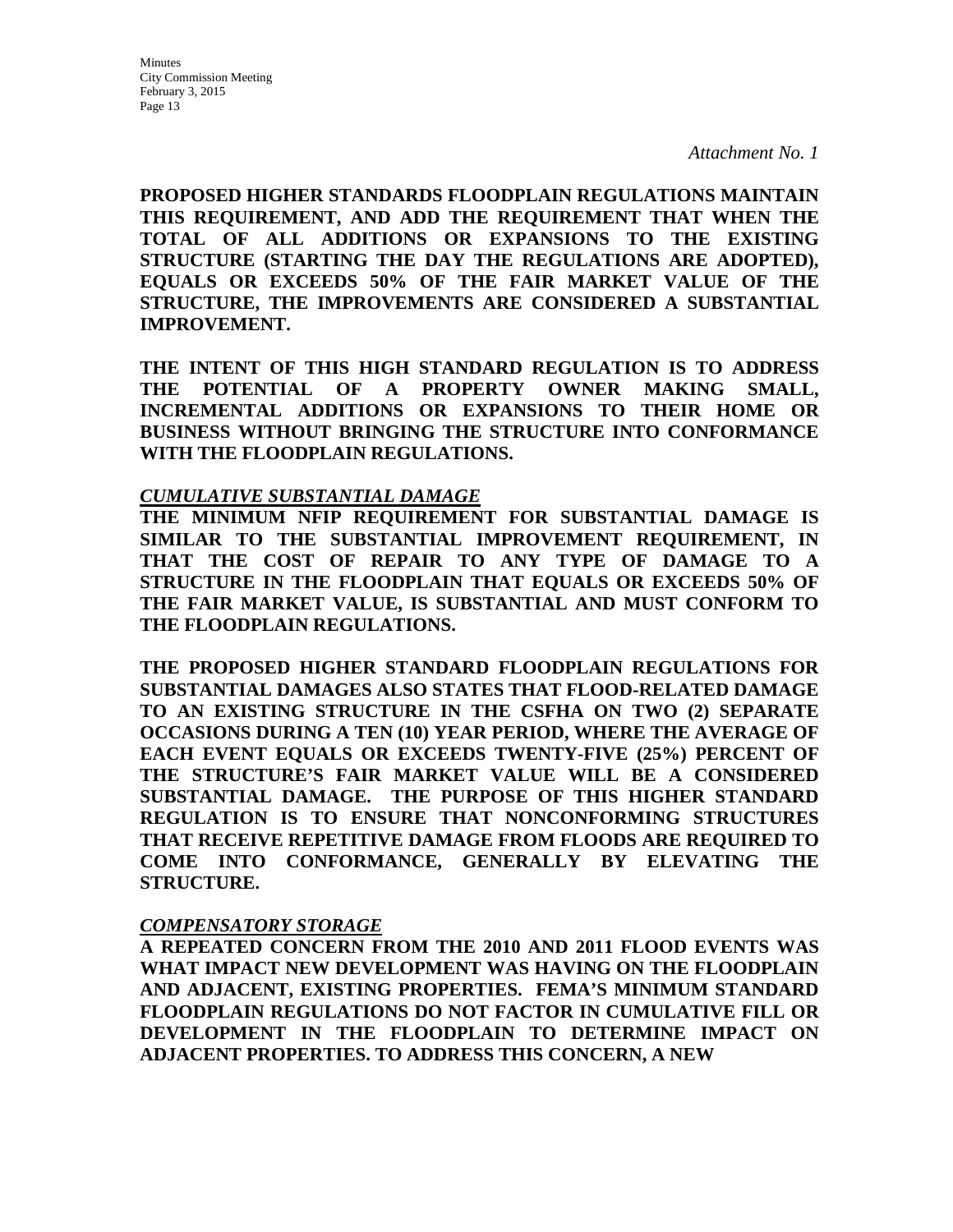**Minutes** City Commission Meeting February 3, 2015 Page 14

*Attachment No. 1*

#### **CAPACITY OF FLOOD WATER THAT COULD BE LOST FROM ADDING FILL OR OTHER DEVELOPMENT IN THE COMMUNITY SPECIAL FLOOD HAZARD AREA. THE COMPENSATORY STORAGE REQUIREMENT IS:**

"Any development, including fill, new construction, substantial improvement or other encroachment within the Community Special Flood Hazard Area shall not result in an increase in the FEMA 1% Annual Chance Flood elevation that is greater than one-tenth of a foot (0.10'), unless compensatory storage is provided. The rise of the flood elevation shall be documented and certified by a registered professional engineer."

If a rise greater than a tenth of a foot (0.10') is caused by the fill or other development, compensatory storage is required at a ratio of at least 1.2 times the volume of floodplain storage that was lost or displaced in a riverine floodplain (Zones A, & AE), and at least 1.0 times the volume of floodplain storage lost or displaced in a non-riverine floodplain (Zones AO & AH). Use limitation and application requirements are outlined in the regulations if Compensatory Storage is required.

**OTHER REGULATIONS, SUCH AS DRY-LAND ACCESS AND CRITICAL FACILITY STORAGE REQUIREMENTS HAVE ALSO BEEN PROPOSED. THESE ARE RELATIVELY MINOR REQUIREMENTS FOR UNIQUE CONDITIONS.**

**AS REQUIRED BY THE STATE OF KANSAS AND THE NFIP, THE STATE'S CHIEF ENGINEER, DIVISION OF WATER RESOURCES, KANSAS DEPARTMENT OF AGRICULTURE HAS REVIEWED THE PROPOSED REGULATIONS AND APPROVED THEM ON DECEMBER 23, 2014 (***SEE ATTACHED LETTER).* **AS PREVIOUSLY DESCRIBED, THE PROPOSED FLOODPLAIN REGULATIONS** *(ATTACHED)* **ARE A COMPLETE REVISION OF ARTICLE X.** 

#### **AMENDMENTS TO THE TEXT OF THE ZONING REGULATIONS**

**WHEN A PROPOSED AMENDMENT RESULTS IN A CHANGE TO THE TEXT OF THE ZONING REGULATIONS, THE REPORT FROM THE PLANNING STAFF SHALL CONTAIN A STATEMENT AS TO THE NATURE AND EFFECT OF THE PROPOSED AMENDMENT, AND DETERMINATIONS AS TO THE FOLLOWING:**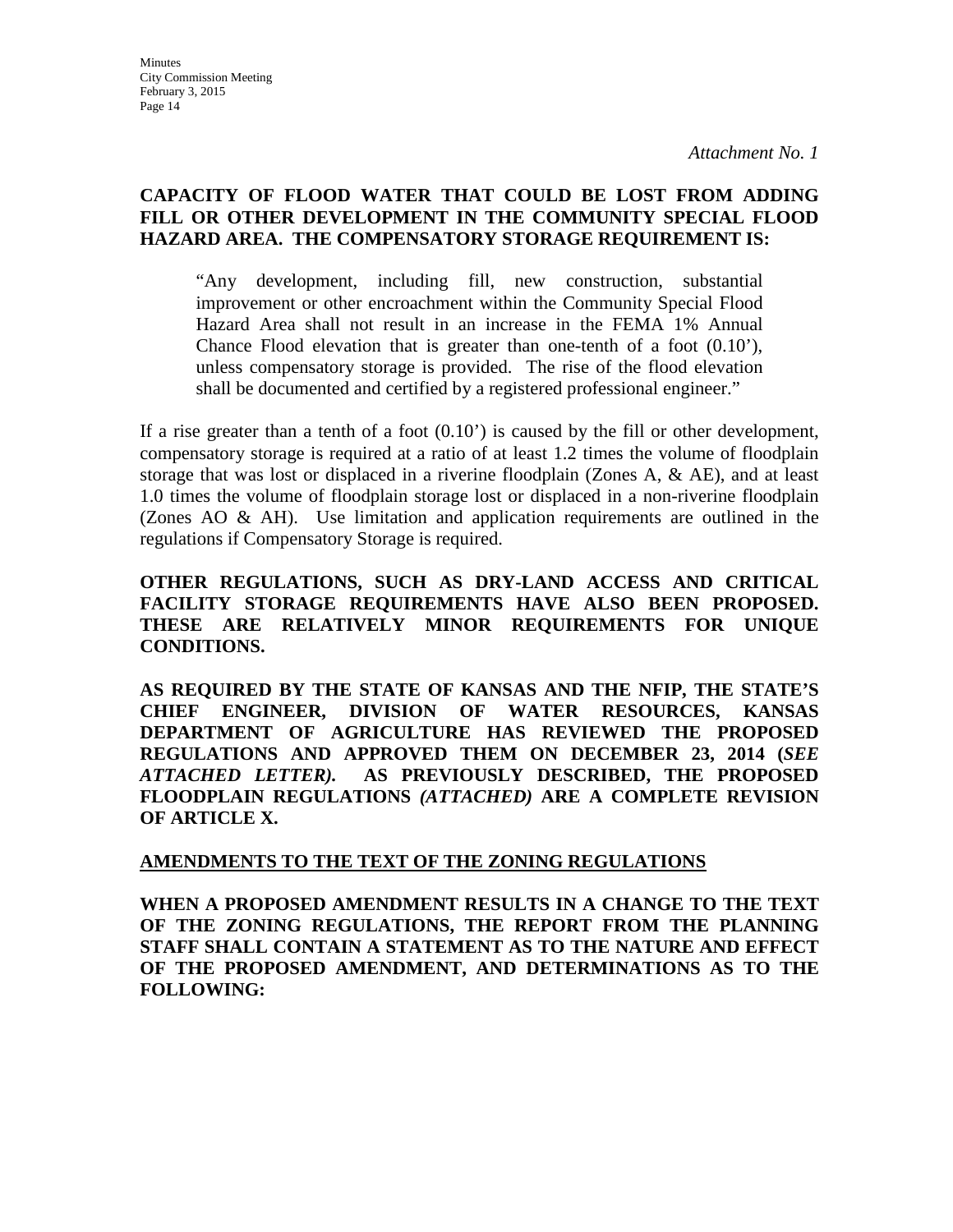**THE INTENT OF THE MANHATTAN ZONING REGULATIONS IS TO PROTECT THE PUBLIC HEALTH, SAFETY AND GENERAL WELFARE AND TO PROTECT PROPERTY VALUES. ARTICLE X IS DESIGNED TO** promote the public health, safety and general welfare and to minimize flood losses resulting from inundation by the base flood by applying provisions designed to:

- 1) Restrict or prohibit uses which are dangerous to health, safety or property in times of flood or cause undue increases in flood heights or velocities.
- 2) Require that uses vulnerable to floods, including public facilities, which serve such uses, be provided with flood protection at the time of initial construction.
- 3) Protect individuals from buying or leasing lands which are unsuited for intended purposes because of flood hazard.
- 4) Minimize the need for rescue and relief efforts associated with flooding, generally undertaken at the expense of the general public.
- 5) Assure that eligibility is maintained for property owners in the community to purchase flood insurance in the National Flood Insurance Program.

Through the various provisions and use limitations for development in the Community Special Flood Hazard Area, FEMA Special Flood Hazard Area and the Floodway, the intents and purposes stated above are addressed. The proposed amendments are consistent with the intent and purpose of the Manhattan Zoning Regulations and are **DRAFTED TO ACCOMMODATE DEVELOPMENT THAT MINIMIZES LOSSES FROM PERIODIC FLOODS.**

#### **AREAS WHICH ARE MOST LIKELY TO BE DIRECTLY AFFECTED BY SUCH CHANGE AND IN WHAT WAY THEY WILL BE AFFECTED**

**THE PROPOSED AMENDMENT TO ARTICLE X WOULD APPLY TO ALL PROPERTY IN MANHATTAN THAT IS LOCATED WITHIN THE COMMUNITY SPECIAL FLOOD HAZARD AREA,** FEMA Special Flood Hazard Area and the Floodway, as shown on the Flood Insurance Rate Maps, dated March 16, 2015.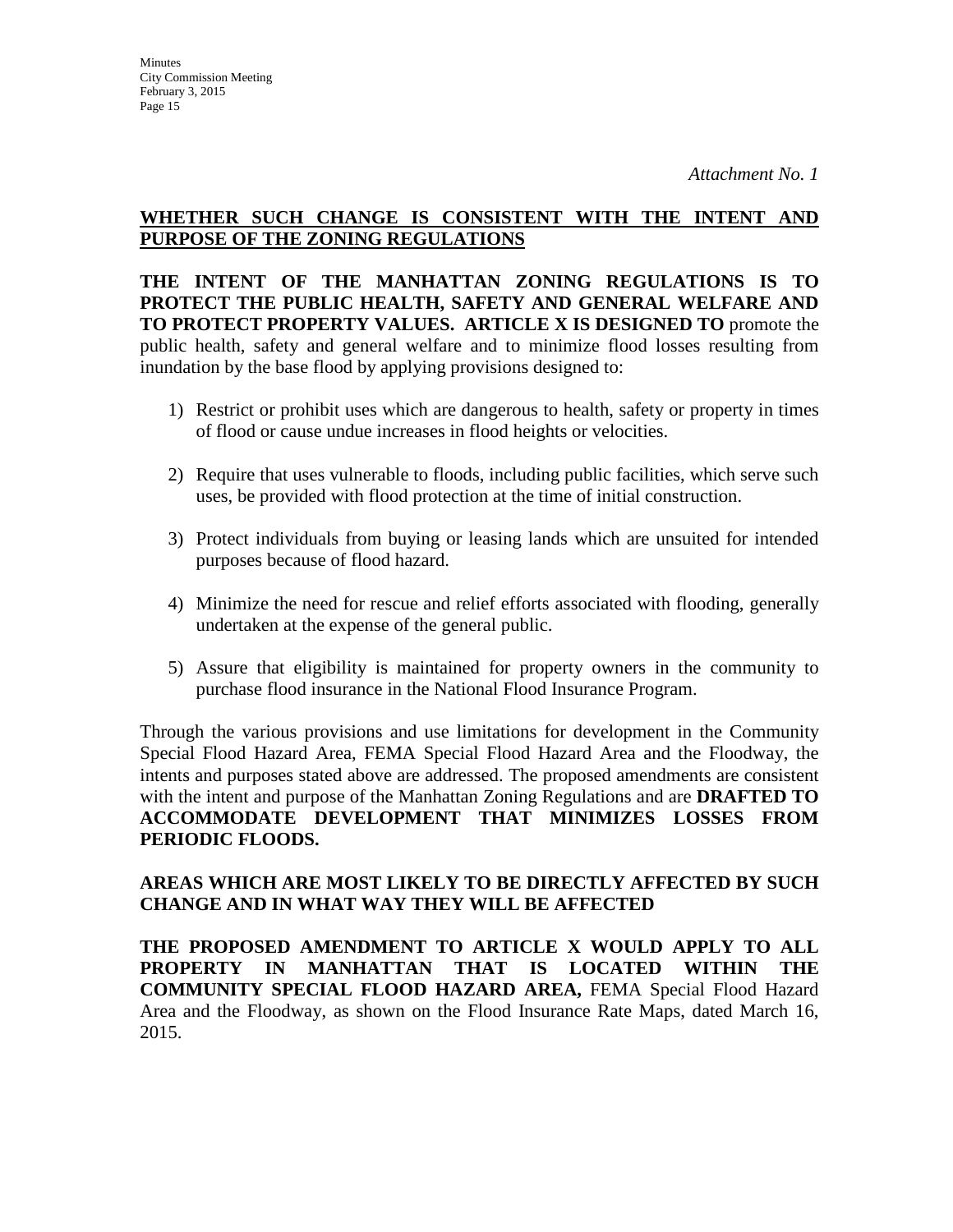**CITY ADMINISTRATION CAREFULLY CONSIDERED THE IMPACTS THAT THE PROPOSED AMENDMENTS MAY HAVE ON RESIDENTIAL, COMMERCIAL AND INDUSTRIAL AREAS AROUND THE CITY. THE PROPOSED REGULATIONS ALLOW FOR EXISTING DEVELOPMENT TO BE MAINTAINED AS THEY ARE, OR IN LIMITED CASES, IMPROVED UPON OR REPAIRED FROM DAMAGES. IF A SUBSTANTIAL IMPROVEMENT OR REPAIR TO SUBSTANTIAL DAMAGE IS NEEDED, THE EXISTING STRUCTURES WILL BE REQUIRED TO CONFORM TO THE HIGHER STANDARD FLOODPLAIN REGULATIONS, TO LESSEN THE RISK OF FLOODING.** 

**NEW DEVELOPMENT IS ALLOWED IN THE COMMUNITY SPECIAL FLOOD HAZARD AREAS, FOLLOWING THE USE LIMITATIONS DESCRIBED IN ARTICLE X, TO ENSURE THAT IT WILL NOT BE INUNDATED BY FLOODS NOW AND/OR IN THE FUTURE. THE PROPOSED AMENDMENT TO ARTICLE X ALSO PROTECTS EXISTING STRUCTURES AND OTHER DEVELOPMENTS BY REQUIRING COMPENSATORY STORAGE, WHICH PROTECTS THE FLOOD WATER STORAGE BENEFITS THAT FLOODPLAINS NATURALLY PROVIDE.** 

**AREAS WHICH ARE MOST LIKELY TO BE DIRECTLY AFFECTED BY SUCH CHANGE AND IN WHAT WAY THEY WILL BE AFFECTED**

**AREAS SHOWN IN THE COMMUNITY SPECIAL FLOOD HAZARD AREA OR THE FEMA SPECIAL FLOOD HAZARD AREAS, AS SHOWN ON THE FLOOD INSURANCE RATE MAPS, WILL BE DIRECTLY AFFECTED BY THE PROPOSED AMENDMENTS TO ARTICLE X. THE PURPOSE IS TO LESSEN THE RISK OF FLOODING FOR EVENTS PREDICTED BY THE FEMA FLOOD MODEL, AS WELL AS THE COMMUNITY'S FLOOD MODEL.** 

**THERE ARE INCREASED COSTS ASSOCIATED WITH THESE HIGHER STANDARDS FOR NEW CONSTRUCTION, SUBSTANTIAL IMPROVEMENTS, AND FLOOD DAMAGE. HOWEVER, CITY ADMINISTRATION BELIEVES THAT THESE COSTS ARE OUTWEIGHED BY THE DECREASE IN FLOOD RISK AND THE LOWER FLOOD INSURANCE PREMIUMS THAT WILL RESULT FROM HAVING A STRUCTURE BETTER PROTECTED FROM FLOODING. IN ADDITION, CITY ADMINISTRATION HAS BEEN TAKING PROACTIVE STEPS TO REDUCE FLOOD INSURANCE COSTS FOR ALL PROPERTY LOCATED IN THE CITY, THROUGH ITS ACTIVITIES AND PARTICIPATION IN THE COMMUNITY RATING SYSTEM (CRS), WHICH HAS RESULTED IN PREMIUM REDUCTION OF TEN (10%) PERCENT. THE**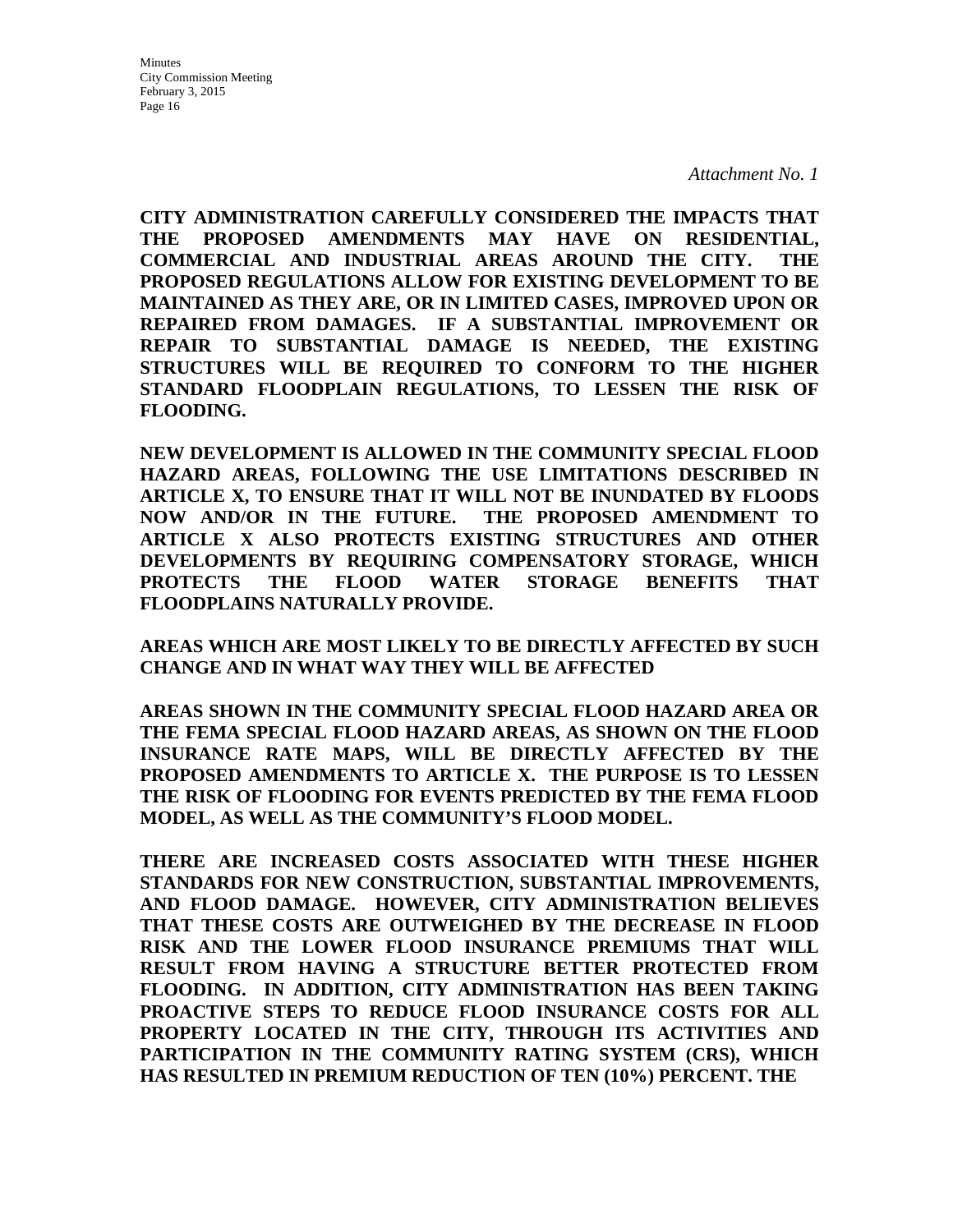Minutes City Commission Meeting February 3, 2015 Page 17

**CITY IS UNDERTAKING ADDITIONAL ACTIVITIES TO REACH A PREMIUM REDUCTION OF 15%.** 

**WHETHER THE PROPOSED AMENDMENT IS MADE NECESSARY BECAUSE OF CHANGED OR CHANGING CONDITIONS IN THE AREAS AND ZONING DISTRICTS AFFECTED, OR IN THE CITY PLANNING AREA, GENERALLY, AND IF SO, THE NATURE OF SUCH CHANGED OR CHANGING CONDITIONS**

**THE PROPOSED AMENDMENT TO ARTICLE X WAS MADE NECESSARY FROM THE PUBLIC'S CONCERN FOR REPETITIVE FLOODING ON WILDCAT CREEK IN 2010 AND 2011. FOLLOWING THESE FLOOD EVENTS, THE COMMUNITY CALLED FOR CHANGES IN THE FLOODPLAIN REGULATIONS. THERE WAS CONCERN THAT THE MINIMUM FEMA STANDARDS DID NOT ADEQUATELY ADDRESS THE GROWTH THAT HAS OCCURRED IN MANHATTAN, NOR ADEQUATELY PROTECT EXISTING STRUCTURES FROM NATURAL AND MAN-MADE CHANGES TO THE FLOODPLAIN. THE CSFHA AND THE RELATED HIGHER STANDARD FLOODPLAIN REGULATIONS ARE A DIRECT RESPONSE TO THESE CONCERNS.**

**THE PROPOSED AMENDMENTS ARE ALSO NECESSARY TO COMPLY WITH FEMA AND THE STATE'S REQUIREMENT THAT THE NEW FIS AND FIRMS BE ADOPTED, BY REFERENCE, IN THE FLOODPLAIN REGULATIONS. THE UPDATED FIS AND FIRMS MUST BE ADOPTED BY MARCH 16, 2015 TO REMAIN IN GOOD STANDING IN NFIP.**

**WHETHER SUCH CHANGE IS CONSISTENT WITH THE INTENT AND PURPOSE OF THE POLICY AND GOALS AS OUTLINED IN THE ADOPTED COMPREHENSIVE PLAN OF THE CITY**

**THE ZONING REGULATIONS HELP IMPLEMENT THE COMPREHENSIVE PLAN AND ITS GOALS, OBJECTIVES, AND POLICIES. THE COMPREHENSIVE PLAN IS MORE GENERAL IN NATURE AND DOES NOT SPECIFY ADMINISTRATIVE SITE PLANNING AND CONSTRUCTION DETAILS SUCH AS THOSE ADDRESSED BY THE PROPOSED AMENDMENTS. THE WILDCAT CREEK FLOODPLAIN MANAGEMENT PLAN WAS CREATED AND ADOPTED AS A PART OF THE COMPREHENSIVE PLAN IN 2013, AS A RESULT OF, AND TO ADDRESS FLOODING CONCERNS IN THE WILDCAT CREEK WATERSHED. THIS PLAN DOES PROVIDE MORE DETAILED RECOMMENDATIONS AND ACTIONS THAT THE COMMUNITY SHOULD TAKE TO REDUCE FLOOD**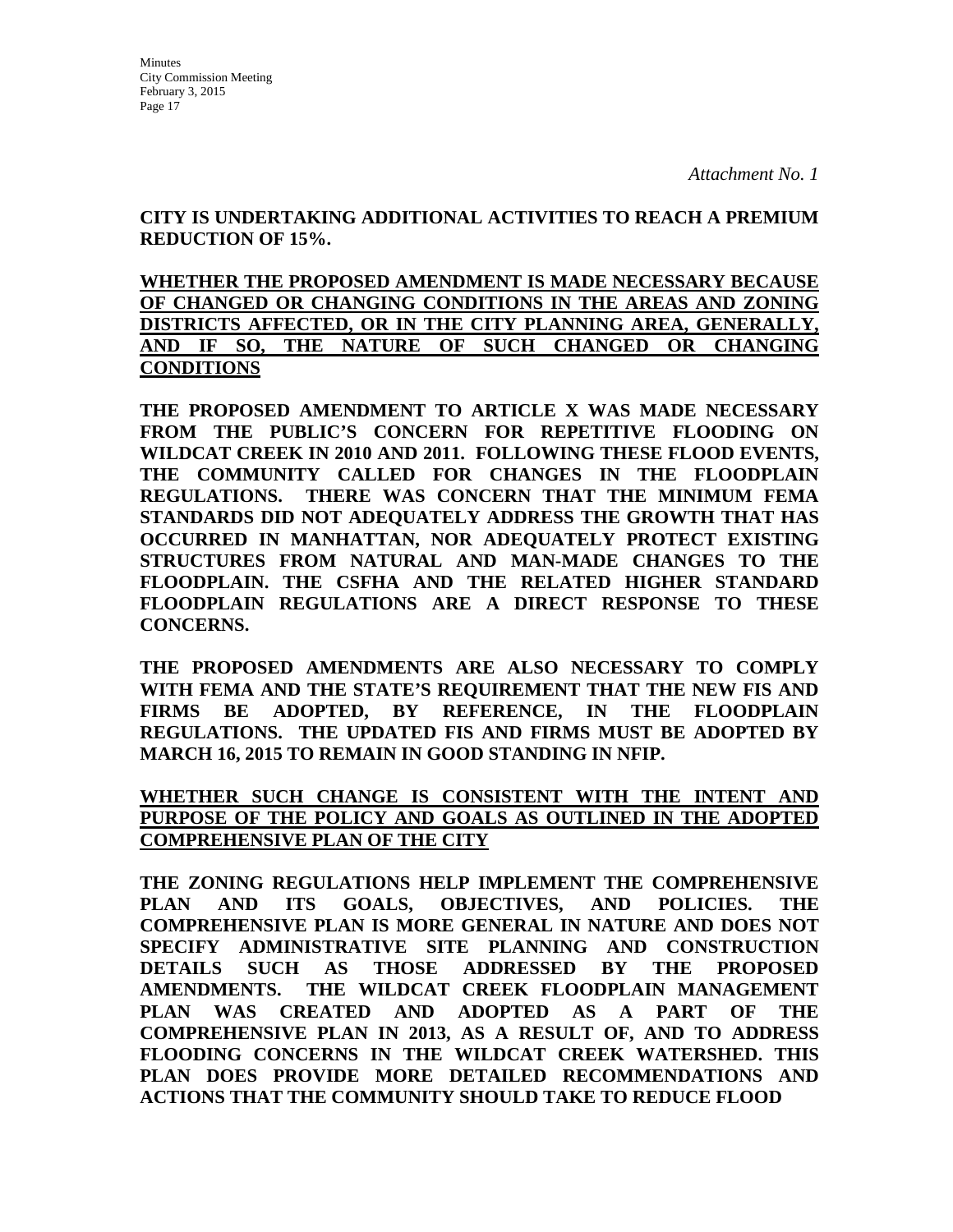#### **RISK. THE PROPOSED FLOODPLAIN REGULATIONS ENSURE THAT THE GENERAL POLICIES IN THE COMPREHENSIVE PLAN, INCLUDING THE MORE SPECIFIC WILDCAT CREEK FLOODPLAIN MANAGEMENT PLAN, ARE IMPLEMENTED CONSISTENT WITH LEGAL REQUIREMENTS.**

#### **ALTERNATIVES**

**IT APPEARS THE MUAPB HAS THE FOLLOWING ALTERNATIVES CONCERNING THE ISSUE AT HAND. THE BOARD MAY:**

- 1. **RECOMMEND APPROVAL OF THE PROPOSED AMENDMENTS OF ARTICLE X, FLOODPLAIN REGULATIONS OF THE MANHATTAN ZONING REGULATIONS, TO THE CITY COMMISSION.**
- 2. **RECOMMEND DENIAL OF THE PROPOSED AMENDMENTS TO THE CITY COMMISSION.**
- 3. **MODIFY THE PROPOSED AMENDMENTS AND FORWARD THE MODIFICATIONS, ALONG WITH AN EXPLANATION, TO THE CITY COMMISSION.**
- 4. **TABLE THE PUBLIC HEARING TO A SPECIFIC DATE, AND PROVIDE FURTHER DIRECTION TO CITY ADMINISTRATION.**

#### **RECOMMENDATION**

**CITY ADMINISTRATION RECOMMENDS APPROVAL OF THE PROPOSED AMENDMENT TO THE MANHATTAN ZONING REGULATIONS TO COMPLETELY REVISE ARTICLE X, FLOODPLAIN REGULATIONS OF THE MANHATTAN ZONING REGULATIONS, BASED ON THE FINDINGS IN THE STAFF MEMORANDUM.** 

#### **POSSIBLE MOTION**

**THE MANHATTAN URBAN AREA PLANNING BOARD RECOMMENDS APPROVAL OF THE PROPOSED AMENDMENTS TO THE MANHATTAN ZONING REGULATIONS TO COMPLETELY REVISE ARTICLE X, FLOODPLAIN REGULATIONS, BASED ON THE FINDINGS IN THE STAFF MEMORANDUM.** 

**CB/VR 15001}MUAPB}AMENDZONING\_ARTX.DOCX**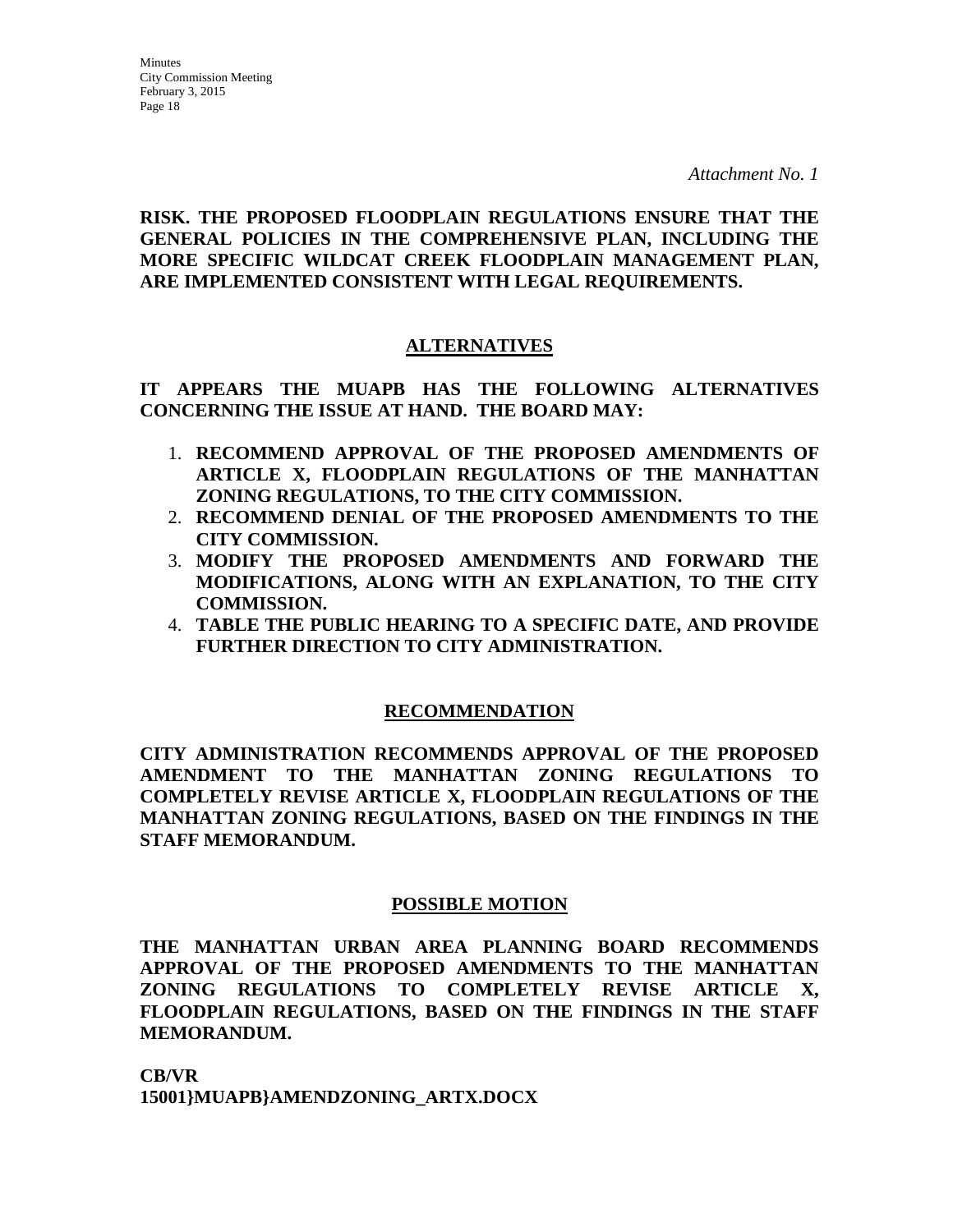#### **STAFF REPORT**

#### **APPLICATION TO REZONE PROPERTY TO PLANNED UNIT DEVELOPMENT DISTRICT AND AMEND ORDIANCE NO. 7097.**

## **BACKGROUND**

**FROM:** College Avenue Medical Center PUD, Commercial Planned Unit Development

**TO:** Mercy Regional Health Center PUD, Commercial Planned Unit Development

**OWNERS/APPLICANT:** Mercy Regional Health Center, Inc. – John Broberg, Senior Administrator

**DATE OF NEIGHBORHOOD MEETING:** November 16, 2014

**DATE OF PUBLIC NOTICE PUBLICATION:** December 15, 2014

**DATE OF PUBLIC HEARING: PLANNING BOARD:** January 5, 2015 **CITY COMMISSION:** January 20, 2015

**LEGAL DESCRIPTION:** The site is an unplatted tract in Section 12, Township 10 South, Range 7 East.

**LOCATION:** Generally located to the northwest of the intersection of College Avenue and Vaughn Drive.

**AREA:** 0.95 acres.

**PROPOSED USES:** An off-street parking lot associated with the existing Mercy Regional Hospital Emergency Department entrance.

**PROPOSED BUILDINGS AND STRUCTURES:** The proposal is to rezone the vacant tract to be a part of the Mercy Regional Health Center and amend Ordinance No. 7097 to allow for the proposed off-street parking lot.

The recently approved PUD includes the existing Mercy Regional Hospital and a storage building, and Manhattan Surgical Center, the new 33,000 square foot medical office building, the existing air ambulance helicopter landing pad, off-street parking lots and landscaping. An application has not been made to date for a Final Development Plan for the hospital property.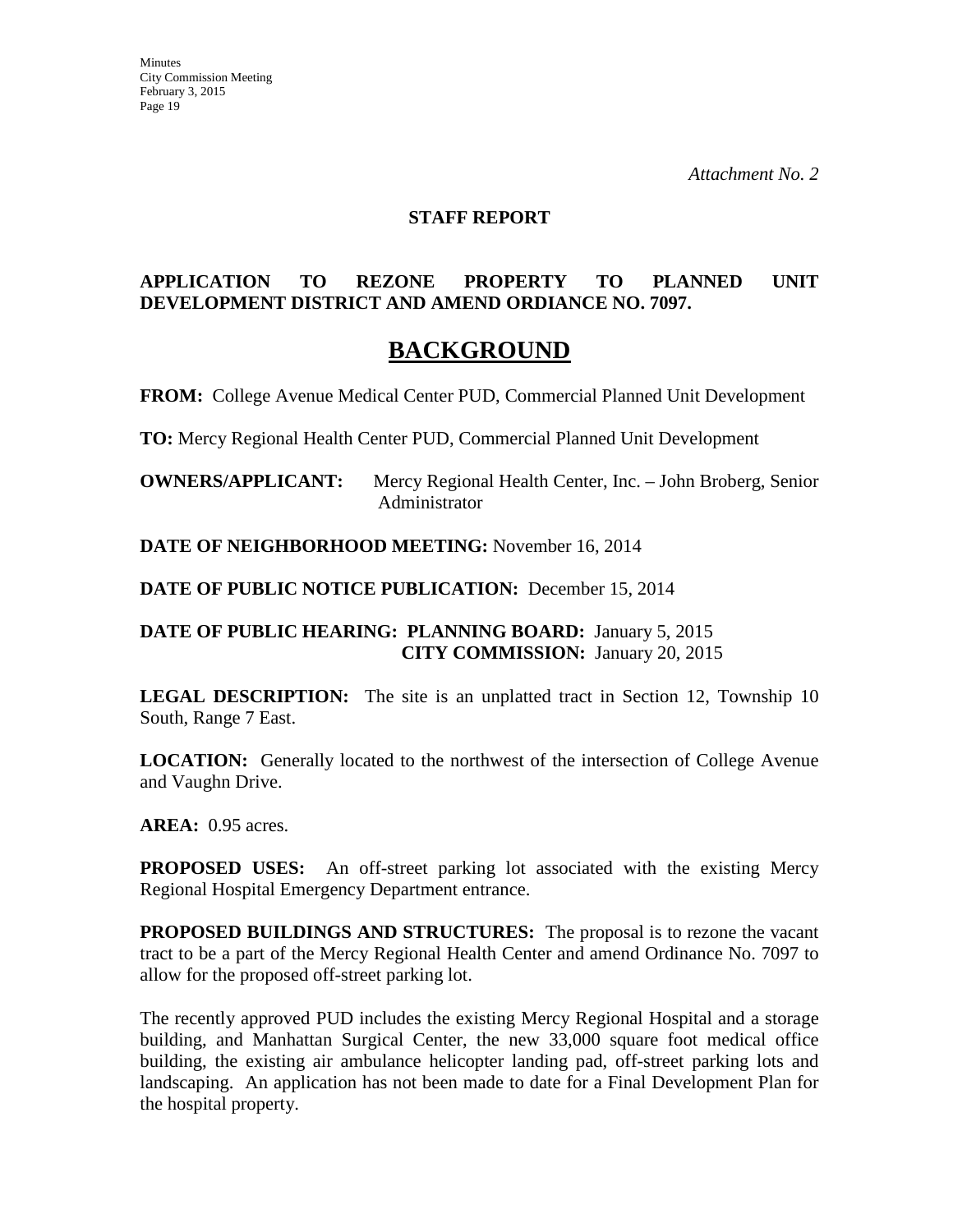**Minutes** City Commission Meeting February 3, 2015 Page 20

The proposed use of the site to be added to the Mercy Regional Health Center PUD is an eighty (80) stall off-street parking lot and associated landscaping. The parking lot is intended to be used for the Emergency Department and other hospital departments near the southeast building entrance. The parking lot will gain access from the internal driving aisle on the hospital site. Sidewalks and pedestrian crosswalks are shown on the site to connect to existing sidewalks on the hospital site and to the entrances of the building.

Eight-hundred forty-five (845) off-street parking stalls were approved with the Mercy Regional Health Center PUD Preliminary Development Plan. The proposed Preliminary Development for the off-street parking lot would eliminate one (1) existing parking space to the northeast of the site. If approved, the total off-street parking count for the entire health center site would be 924.

A note on the PUD site plan states that the PUD site has an existing agreement with Kansas State University to share 250 parking stalls in the football stadium parking lot to the east of the PUD site during non-game days. These parking spaces are not included in the site parking calculation.

Note: A small building addition to the Emergency Department is shown on the Preliminary Development Plans. The addition is approximately 2,850 square feet in area. Because of the relatively small size of the addition and the process that the Mercy Regional Health Center PUD is in, City Administration has determined that the Emergency Department addition will be addressed with the Final Development Plans for the overall PUD.

| Use                            | <b>Square Feet</b> | <b>Percentage</b> |
|--------------------------------|--------------------|-------------------|
| <b>Building</b>                | 184,170            | 20.0%             |
| Paved Area (Parking, Driveways | 458,843            | 49.8%             |
| & Sidewalks)                   |                    |                   |
| Landscape & Manicured Lawn     | 279,184            | 30.3%             |
| Area                           |                    |                   |
| <b>Total Open Space</b>        |                    | 30.3%             |
| <b>Total Impervious</b>        |                    | 69.7%             |

#### **PROPOSED LOT COVERAGE**

**SIGNS:** Only directional and regulatory signs are proposed for the rezoning site. Various wall and pylon signs for the existing hospital, surgical center and new medical office building were approved with the Preliminary Development Plan.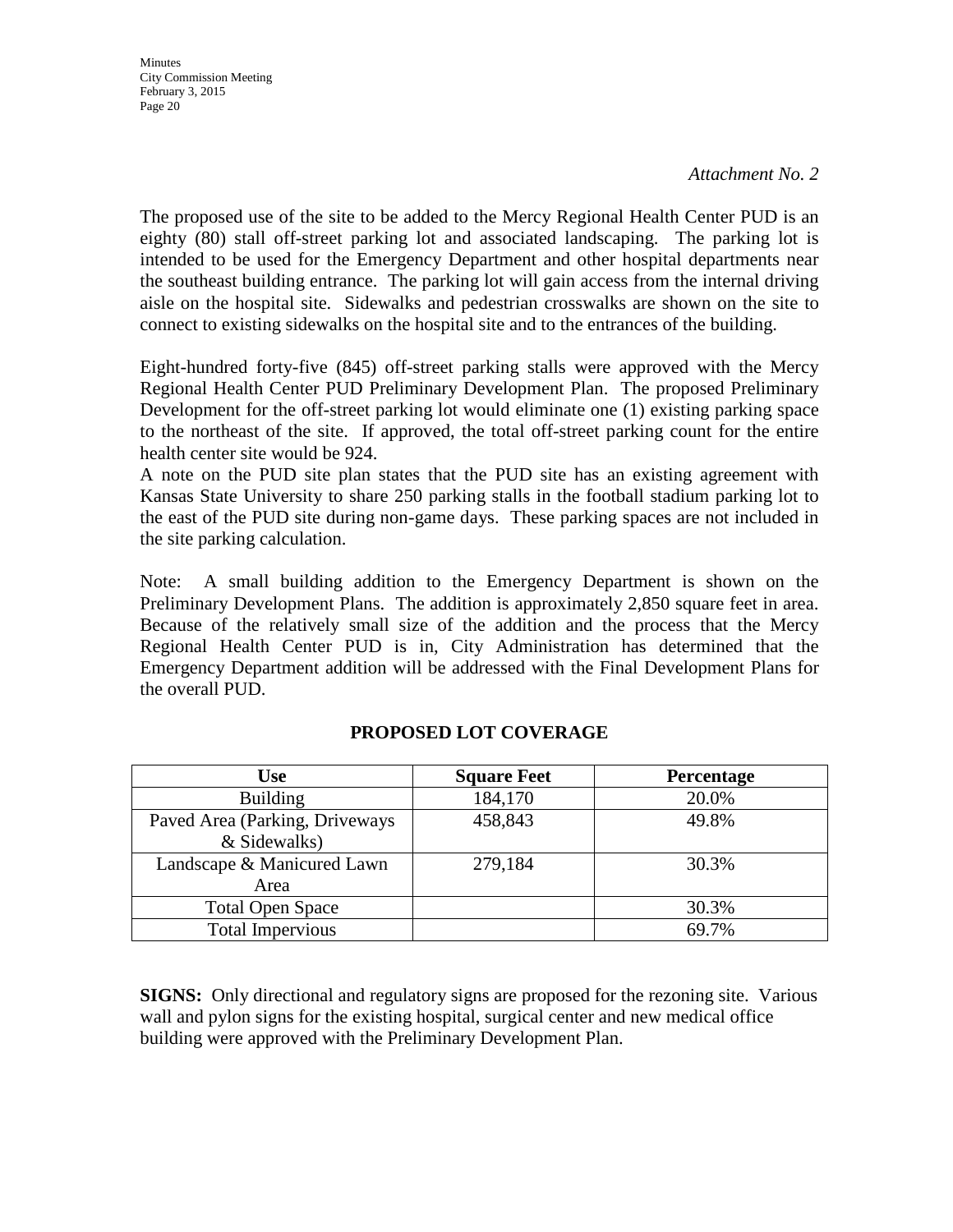**Minutes** City Commission Meeting February 3, 2015 Page 21

**PROPOSED LIGHTING:** New LED light fixtures are to be mounted on twenty-five (25) foot tall poles to illuminate the new off-street parking lot. The application materials state the proposed light fixtures can be directed to limit light spillage onto adjacent properties. An illumination study was conducted for the site that shows the light from the proposed LED fixtures should not migrate to neighboring properties. The Zoning Regulations requires that all lighting be shielded and fully cut off.

New and existing lighting was approved for the hospital site with the Preliminary Development Plan completed in October, 2014.

## **SIX REVIEW CRITERIA FOR PLANNED UNIT DEVELOPMENTS**

**1. LANDSCAPING:** The application site plan shows that the perimeter of the off-street will be heavily landscaped with deciduous shade trees, evergreen trees, and ornamental trees, upright evergreen trees for screening, shrubs and ornamental grasses. The perimeter of the parking lot, adjacent to the streets, and streets will also be planted with grass.

**2. SCREENING:** Due to the off-street parking lot being located next to an established residential neighborhood, the applicant has provided significant landscaping around the site. This year-around landscaping will screen the adjacent neighbors from the parking lot and also provide a visual buffer along the streets. No sight-obscuring screening is proposed.

**3. DRAINAGE:** The off-street parking lot is less than one (1) acre in area. Because of this, a detailed drainage study and post-construction best management study for water quality was not required.

However, the applicant has worked with the City to create a drainage plan for the site that will minimize impacts on adjacent properties. The application site plans shows the stormwater will be collected on the parking lot by area inlets and directed, via underground stormwater infrastructure, to College Avenue. The storm water runoff will flow to the north on College Avenue to the headwaters of the Marlatt Ditch drainage area.

The hospital site has a detention/retention basin on the northeast corner of the site. The City Engineer has determined that the size of the basin accommodates the stormwater runoff from current development and the new medical office building to an appropriate level. The redirected stormwater will not adversely impact the properties downstream on the Marlatt Ditch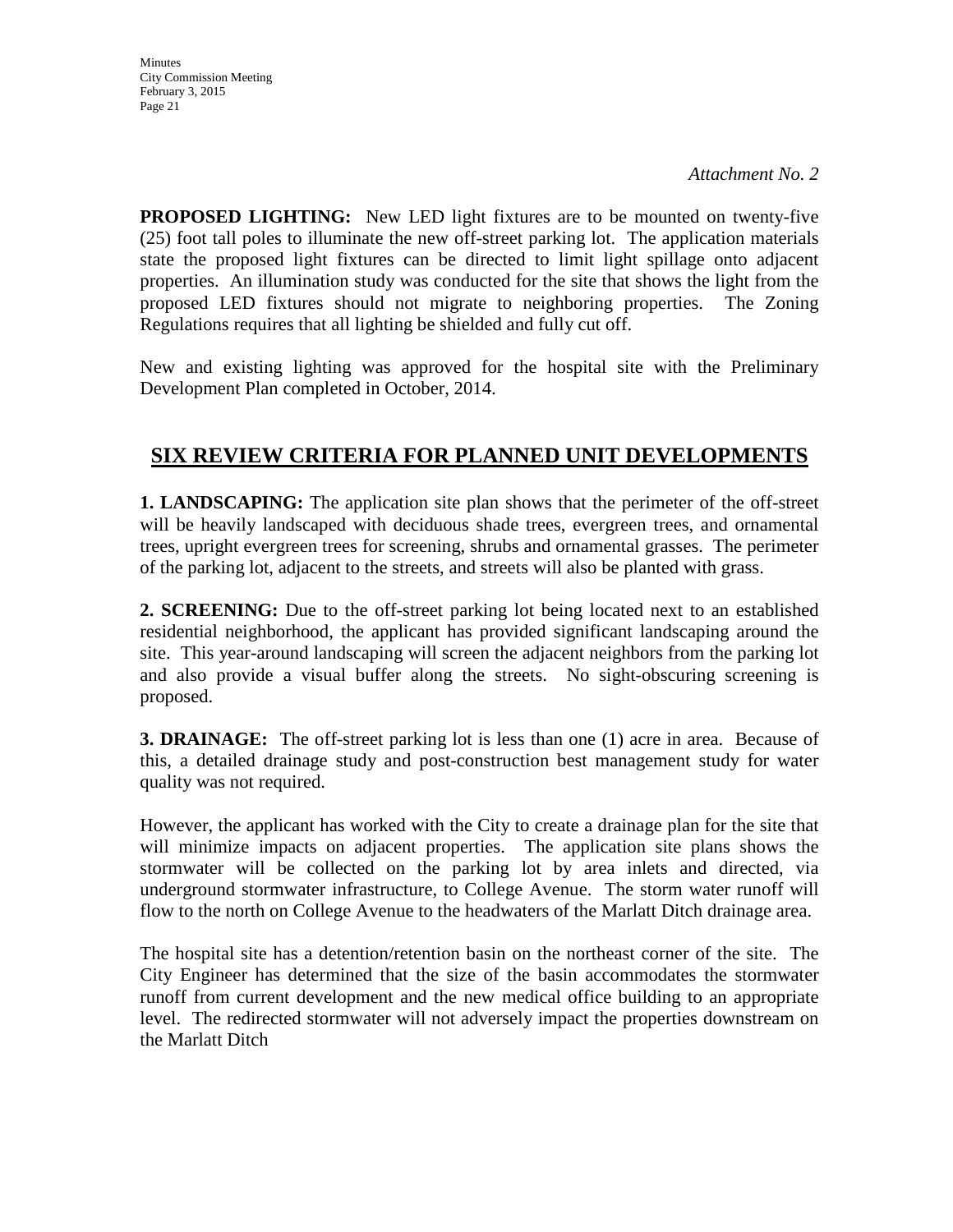The City Engineer prefers this plan over directing the stormwater to the south towards the existing residential neighborhood. The residential neighborhood is in the upper reaches of the Wildcat Creek Watershed.

**4. CIRCULATION:** Vehicle access to the site will be from the internal driving lane south of the hospital that intersects with College Avenue.

Because of the size and scope of the proposed off-street parking lot and that it does not directly connect to City streets, a traffic analysis was not required by the City's Traffic Engineer. No new buildings or significant expansions are proposed on the hospital site that would create a new traffic demand that would increase traffic to the site.

The proposed parking lot is located to provide more parking for patients and visitors to the emergency department and other departments near the south east entrance.

#### Pedestrian and Bicycle Access

Sidewalks are found along College Avenue and internal to the PUD site to provide pedestrian access to the existing and medical office buildings. Sidewalks and a pedestrian crosswalk are proposed in the proposed parking to connect to the existing sidewalks on the hospital site.

Bike racks were shown on the Preliminary Development Plans for the hospital site. The number and location of these bike racks will be finalized during the Final Development Plan process.

#### Off-Street Parking

As previously stated, eight-hundred forty-five (845) off-street parking stalls was approved in the Preliminary Development Plan process on the hospital site. Eighty (80) new offstreet parking lots are proposed on the rezoning site. The location of the proposed parking lot will remove one (1) existing parking space from the hospital site. The total off-street parking on the Mercy Regional Health Center campus, including the proposed off-street parking lot will be 924.

A note on the PUD site plan states that the PUD site has an existing agreement with Kansas State University to share 250 parking stalls in the football stadium parking lot to the east of the PUD site during non-game days. These parking spaces are not included in the site parking calculation.

No new buildings or major expansions are proposed that would require additional offstreet parking. The proposed parking lot is to provide parking for patients and visitors to the Emergency Department and other hospital departments near the southeast entrance.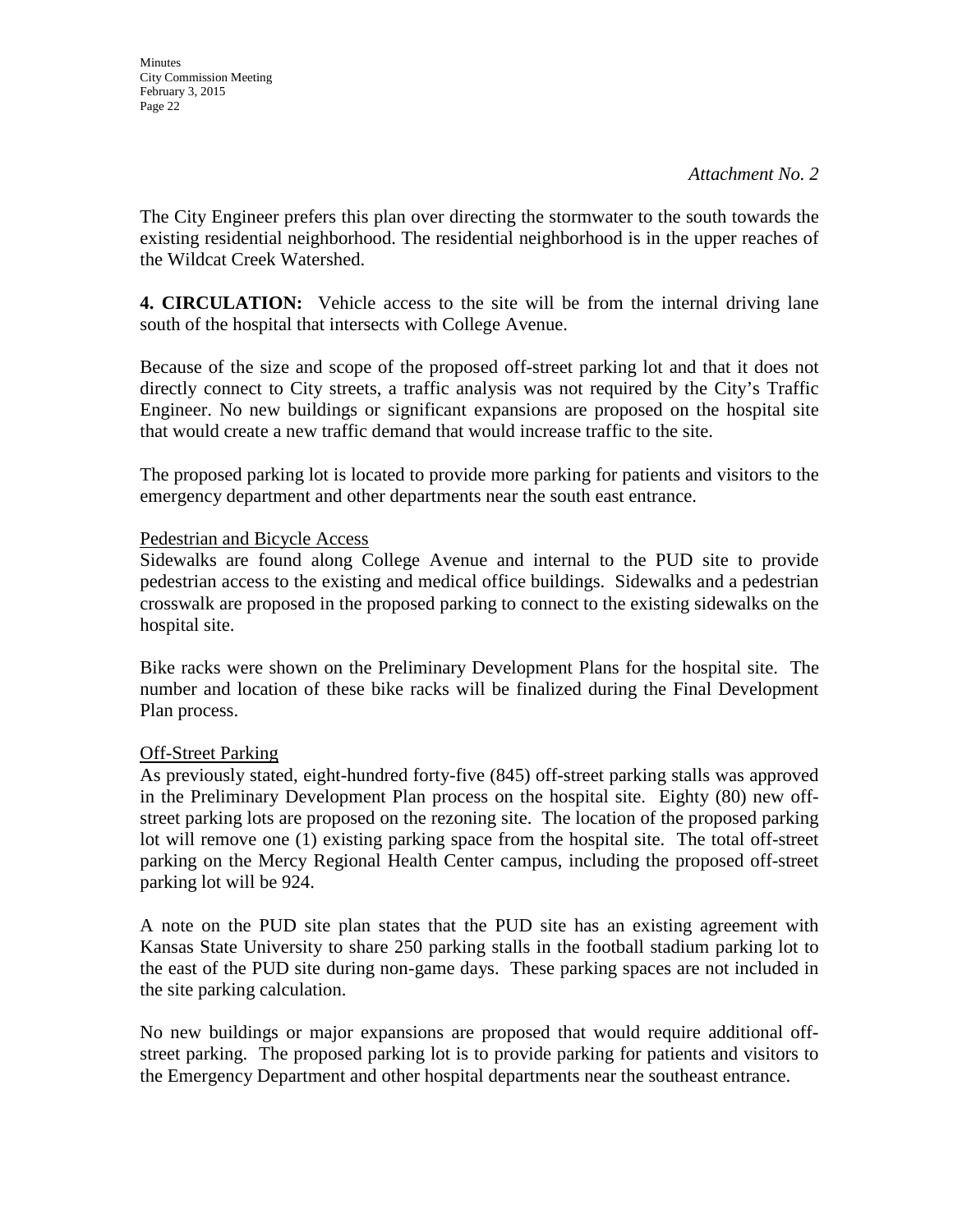Considering the existing developments, the parking agreement with the University and the proposed campus setting of medical office buildings, the off-street parking appears to be adequate. No on-street parking on adjacent congested streets should occur from the existing and proposed developments.

**5. OPEN SPACE AND COMMON AREA:** Open space on the site is limited to manicured grass lawn areas around the parking lot and along the roadways. There are outdoor opens areas adjacent to the existing and proposed buildings for patients, visitors and staff on the hospital site, but the space is generally limited.

**6. CHARACTER OF THE NEIGHBORHOOD:** The surrounding neighborhood can be characterized by a mix of single-family homes, most of which are rental units, multiple-family apartment complexes, the hospital and surgical center and the Kansas State University Sports Complex. The single-family homes are generally located on small lots to the south and west of the site. The apartment complexes are located to the north, across Kimball Avenue.

## **THIRTEEN MATTERS TO BE CONSIDERED WHEN CHANGING ZONING DISTRICTS**

**1. EXISTING USE:** A vacant tract of land owned by the Mercy Regional Health Center. Approved uses of the PUD include Mercy Regional Hospital with air ambulance helicopter landing pad and off-street parking lots, existing Manhattan Surgical Center and off-street parking lots and a vacant lot that was the former location of the St. Joseph Retirement Center and Nursing Home. The recently approved medical office building is to be constructed on the former nursing home site. The Final Development Plan process for that site needs to be complete before a building permit can be issued for the new building.

**2. PHYSICAL AND ENVIRONMENTAL CHARACTERISTICS:** The rezoning site is generally flat. Stormwater runoff naturally flows to the south toward the residential neighborhood along Vaughn Drive. The site is bounded by the Mercy Regional Health Center to the north, College Avenue to the east and single-family homes to the west and south. Both streets are four-lane minor arterial roadways. Vaughn Drive, a local residential street is immediately to the south of the rezoning site.

#### **3. SURROUNDING LAND USE AND ZONING:**

**NORTH:** Mercy Regional Health Center Campus; Commercial PUD.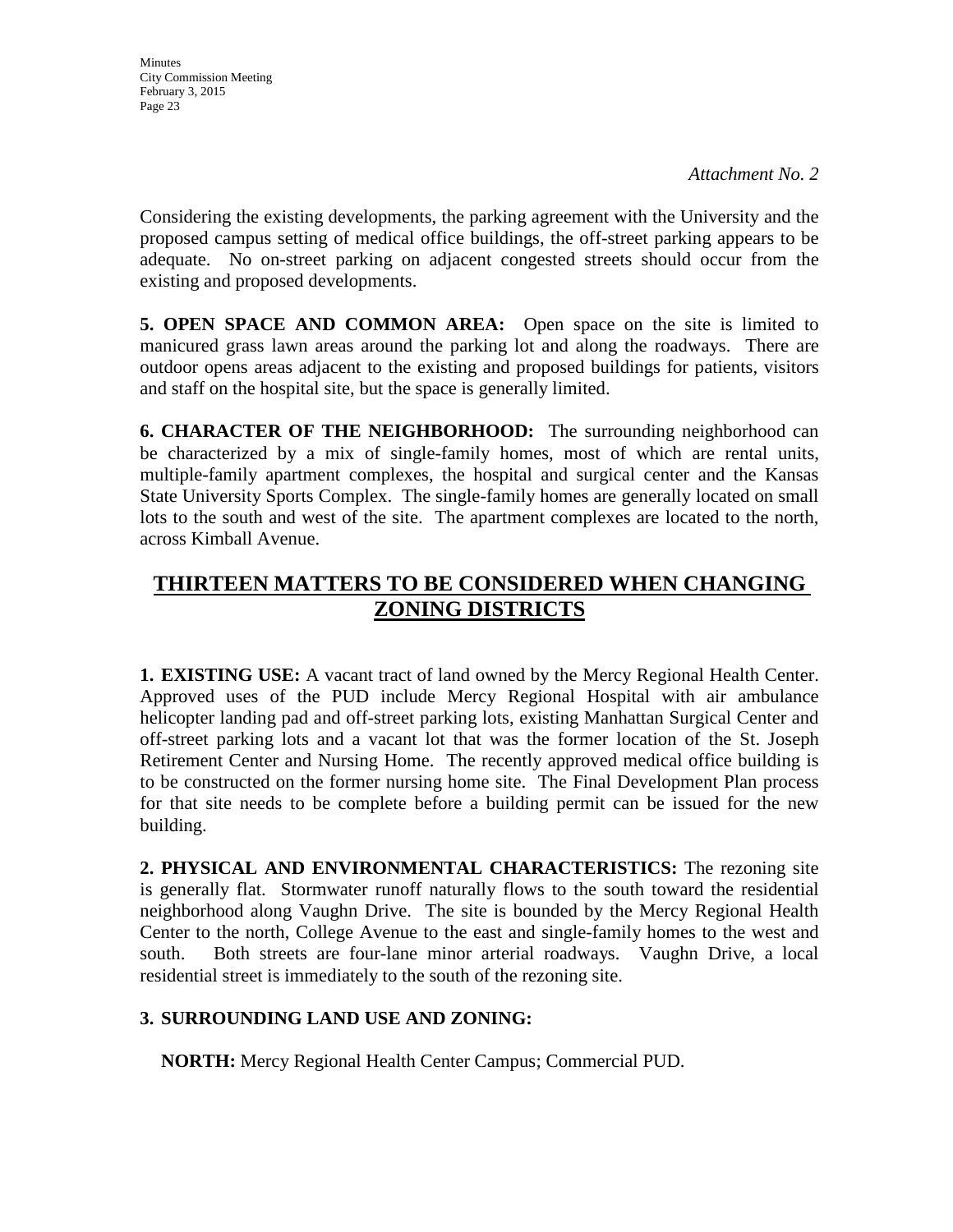**SOUTH:** Vaughn Drive, a two-lane, local street and single-family homes; R, Single-Family Residential District.

**EAST:** College Avenue, a four-lane minor arterial roadway and the Kansas State Sports Complex; R-1, Single-Family Residential District, R District and U, University District.

**WEST:** Single-Family Homes; R District

- **4. CHARACTER OF THE NEIGHBORHOOD:** See above under Review Criteria for Planned Unit Development, number 6.
- **5. SUITABILITY OF SITE FOR USES UNDER CURRENT ZONING:** The site is currently zoned College Avenue Medical Office PUD. The PUD was established in 1991 to construct a two-story medical office building with 9,800 square feet of floor area and an accessory off-street parking lot. A Final Development Plan was never submitted. Several extensions were approved by the MUAPB, with the last one occurring in 2000, expiring in November, 2001.

Section 9-107, Abandonment or Failure to Proceed, dictates the procedure for dealing with PUD's that are abandoned. Basically, if a Final Development Plan is not submitted within two (2) years of the original approval or extensions are not granted, the project is considered abandoned and the MUAPB can proceed with rezoning the site to an appropriate classification. The MUAPB never proceeded with the rezoning process of the site. The site is not suitable under its current zoning district.

**6. COMPATIBILITY OF PROPOSED DISTRICT WITH NEARBY PROPERTIES AND EXTENT TO WHICH IT MAY HAVE DETRIMENTAL AFFECTS:** The area to the south and west is zoned R, Single-Family Residential District and consists of single-family homes, most of which are rental units. The site has remained vacant since 1991, when the site was rezoned from R, Single-Family Residential District to Commercial PUD for the College Avenue Medical Office.

The proposed rezoning to PUD and the Preliminary Development Plan to construct a parking lot with eighty (80) spaces will increase the amount of noise, light and traffic to the area, compared to the existing vacant land. The applicant has developed a site plan with significant landscaping in the form of deciduous and evergreen trees and shrubs along the west property line that abuts the residential neighborhood and ornamental shrubs and grasses along the south and east property lines along the streets. The proposed landscaping should provide adequate screening of the parking lot for the homes to the west of the site and provide a visual buffer along the street frontages.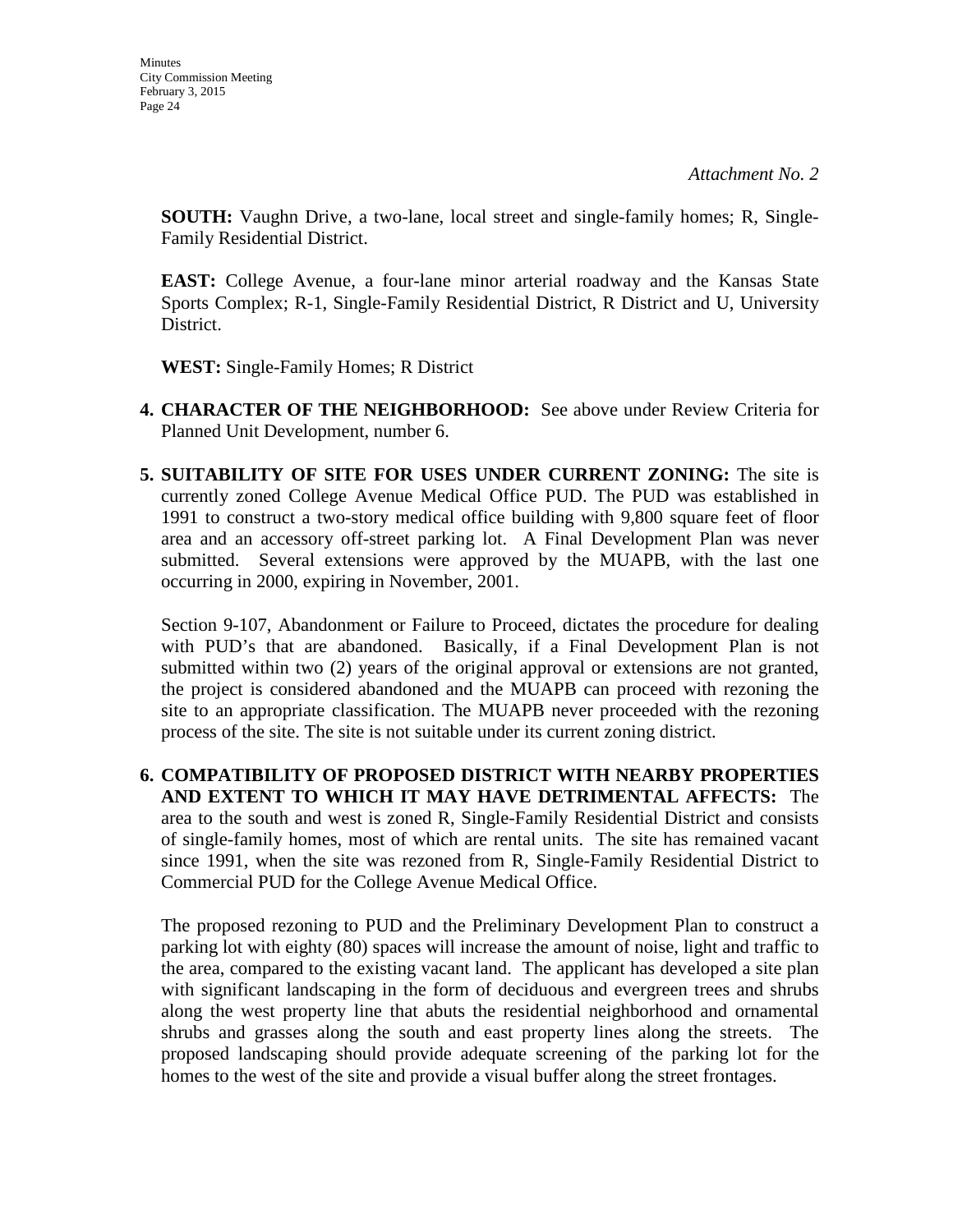The new site lighting plans shows light poles to illuminate the off-street parking lot. These lights are required to be fully shielded to cutoff the light at least the property line.

As part of the process to request a rezoning, the applicant held a neighborhood meeting on November 6, 2014. According to the meeting minutes, nine (9) adjacent property owners were present, along with the applicant and support staff. The meeting minutes state that everyone was generally in favor of the proposal. One meeting attendee had concerns with traffic through the residential neighborhood. Another attendee voiced concerns about the visual impact on the adjacent neighborhood. According to the minutes, both concerns were alleviated once the site plan and landscape was reviewed. (*see attached meeting summary and participant comment sheets*).

It appears that the applicant have taken appropriate measures to address any specific site design issues that could negatively impact the neighborhood. The site is generally compatible with nearby properties.

**7. CONFORMANCE WITH THE COMPREHENSIVE PLAN:** The rezoning site is shown on the Northwest Future Land Use Map as a Residential Low/Medium designation.

#### **APPLICABLE RLM POLICIES** *(IN ITALICS)* **OF THE COMPREHENSIVE PLAN INCLUDE:**

*Residential Low/Medium Density (RLM)*

#### RLM 1: Characteristics

*The Residential Low/Medium Density designation incorporates a range of singlefamily, single-family attached, duplex, and town homes, and in appropriate cases include complementary neighborhood-scale supporting land uses, such as retail, service commercial, and office uses in a planned neighborhood setting, provided they conform with the policies on Neighborhood Commercial Centers. Small-scale multiple-family buildings and condominiums may be permissible as part of a planned unit development, or special mixed-use district, provided open space requirements are adequate to stay within desired densities.* 

#### RLM 2: Appropriate Density Range

*Densities in the Residential Low/Medium designation range between less than one dwelling unit/acre up to 11 dwelling units per net acre.*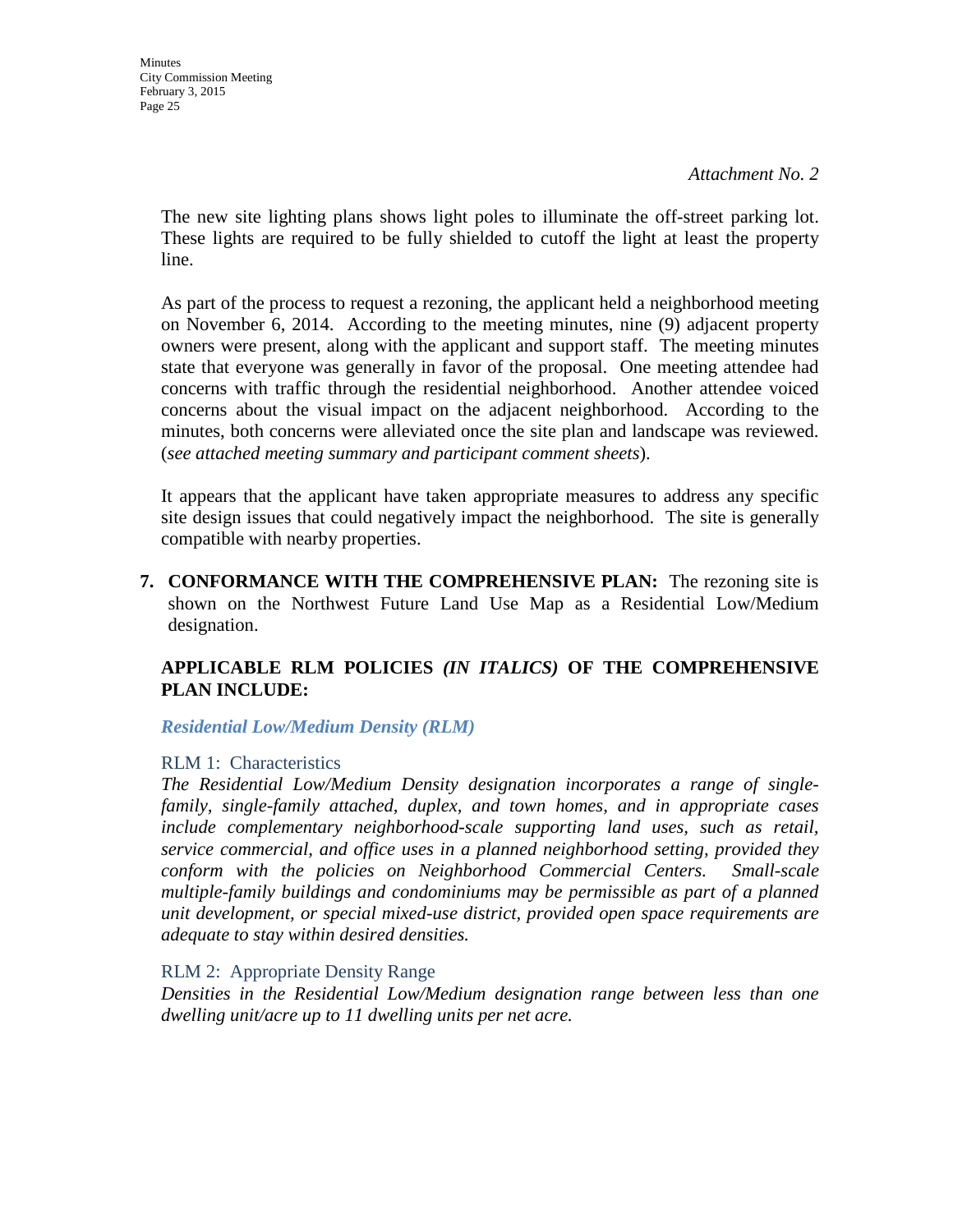#### RLM 3: Location

*Residential Low/Medium Density neighborhoods typically should be located where they have convenient access and are within walking distance to community facilities and services that will be needed by residents of the neighborhood, including schools, shopping areas, and other community facilities. Where topographically feasible, neighborhoods should be bounded by major streets (arterials and/or collectors) with a direct connection to work, shopping and leisure activities.* 

#### RLM 4: Variety of Housing Styles

*To avoid monotonous streetscapes, the incorporation of a variety of housing models and sizes is strongly encouraged in all new development.* 

The rezoning site has remained vacant since at least 1991, when the original PUD was approved. The site is considered an infill development. Growth Management 9 policy states: *Infill and redevelopment within established areas of the City is generally encouraged where deteriorated or obsolete structures have become detrimental to an area, where new uses can be accommodated on vacant properties, and in areas that have been specifically identified for redevelopment. Projects may range in size from a single residential lot to the redevelopment of multiple contiguous blocks within a neighborhood or commercial area. Regardless of its scale, infill and redevelopment shall be designed in a manner that is sensitive to and reflects the character of the surrounding area. Important design considerations include building scale, mass, roof form, height, and orientation, parking location, lot coverage, architectural character, and landscape elements. These design considerations are particularly important when infill or redevelopment occurs within or adjacent to an established residential neighborhood, or when a change in use or intensity would otherwise negatively impact the established character of the surrounding area. For additional policies related to infill and redevelopment, refer to the Land Use Policies below and to Chapter 9, Housing and Neighborhoods* (see these sections in the Comprehensive Plan)*.*

Considering the infill and redevelopment policy and the rezoning site's history and proximity to the Mercy Regional Health Center; the proposed rezoning appears to conform to the policies of the Comprehensive Plan.

#### **8. ZONING HISTORY AND LENGTH OF TIME VACANT AS ZONED:**

The site has been vacant since at least 1991. The area has most recently been used for storage of construction materials related to previous improvements to the Mercy Regional Health Center

July 18, 1961 Annexed into the City (Ordinance No. 2216) and zone "A-A," Single-Family Residential District.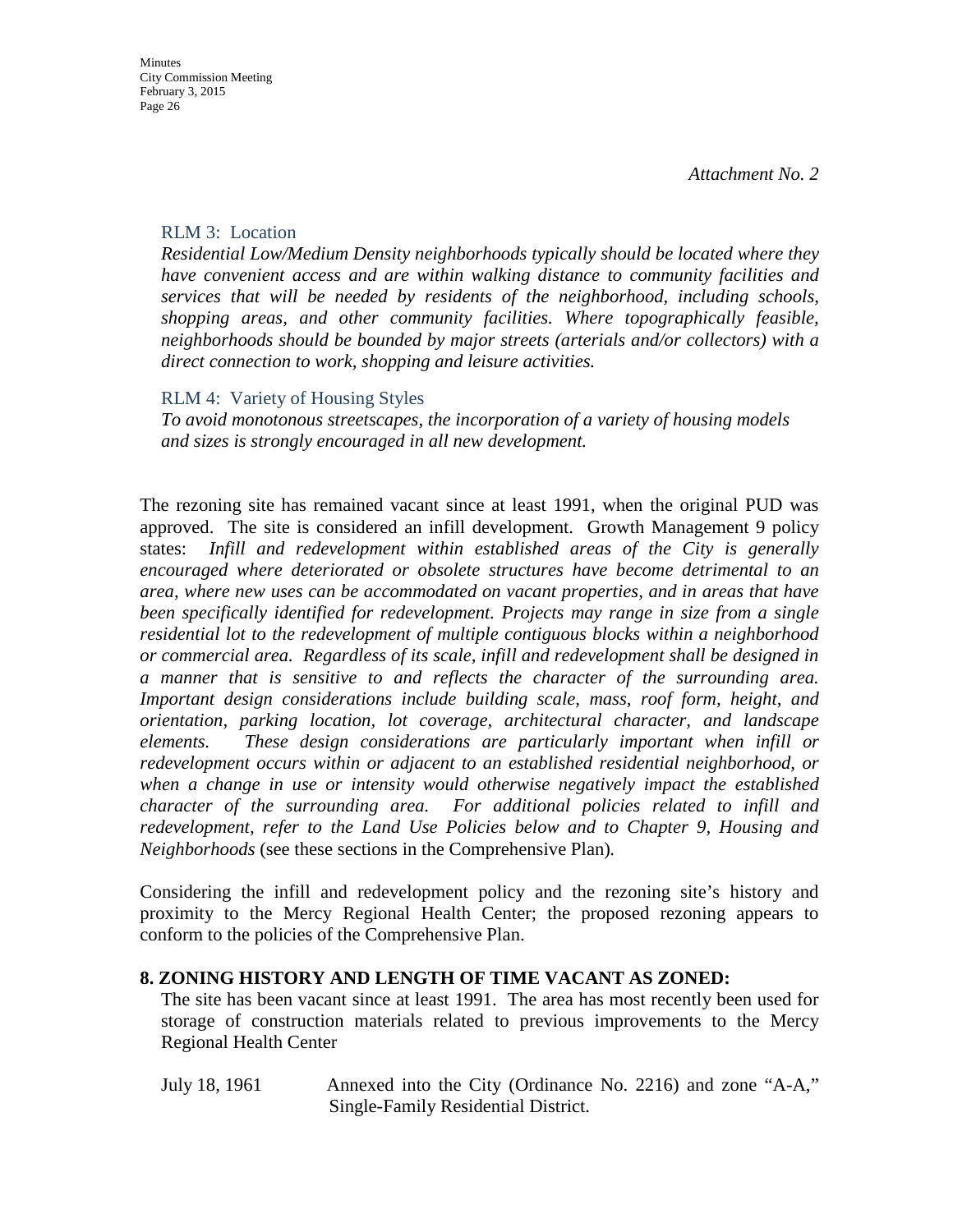| 1970 - 1986      | Rezoned to R, Single-Family Residential District                     |
|------------------|----------------------------------------------------------------------|
| 1987 – 1991      | R-1, Single-Family Residential District                              |
| $1991 -$ Present | College Avenue Medical Center Commercial Planned Unit<br>Development |

#### **9. CONSISTENCY WITH INTENT AND PURPOSE OF THE ZONING ORDINANCE:**

The intent and purpose of the Zoning Regulations is to protect the public health, safety, and general welfare; regulate the use of land and buildings within zoning districts to assure compatibility; and to protect property values.

The PUD Regulations are intended to provide a more efficient land use than is generally achieved through conventional development; a development pattern that is in harmony with land use density, transportation facilities and community facilities; and a development plan which addresses specific needs and unique conditions of the site which may require changes in bulk regulations or layout.

Subject to the conditions of approval, the proposed PUD is consistent with the Zoning Regulations.

**10. RELATIVE GAIN TO THE PUBLIC HEALTH, SAFETY AND WELFARE THAT DENIAL OF THE REQUEST WOULD ACCOMPLISH, COMPARED WITH THE HARDSHIP IMPOSED UPON THE INDIVIDUAL OWNER:** There appears to be no gain to the public that denial would accomplish. Public utilities and fire and emergency service protection can adequately serve the site. Through the use of adequate landscape screen, the proposed PUD should not cause adverse impacts on nearby properties. Denial of the request may be a hardship to the owner.

**11. ADEQUACY OF PUBLIC FACILITIES AND SERVICES:** Adequate public water, sanitary sewer, streets and pedestrian sidewalks are, or will be, available to serve the development.

#### **12. OTHER APPLICABLE FACTORS:** None

**13. STAFF COMMENTS AND RECOMMENDATION:** City Administration recommends approval of the proposed rezoning of the vacant tract, generally located to the northwest of the intersection of College Avenue and Vaughn Drive from College Avenue Medical Center PUD, Commercial Planned Unit Development, to Mercy Regional Health Center PUD, Commercial Planned Unit Development District; and the proposed amendment to Ordinance No. 7097 and the approved Preliminary Development Plans with the following conditions of approval: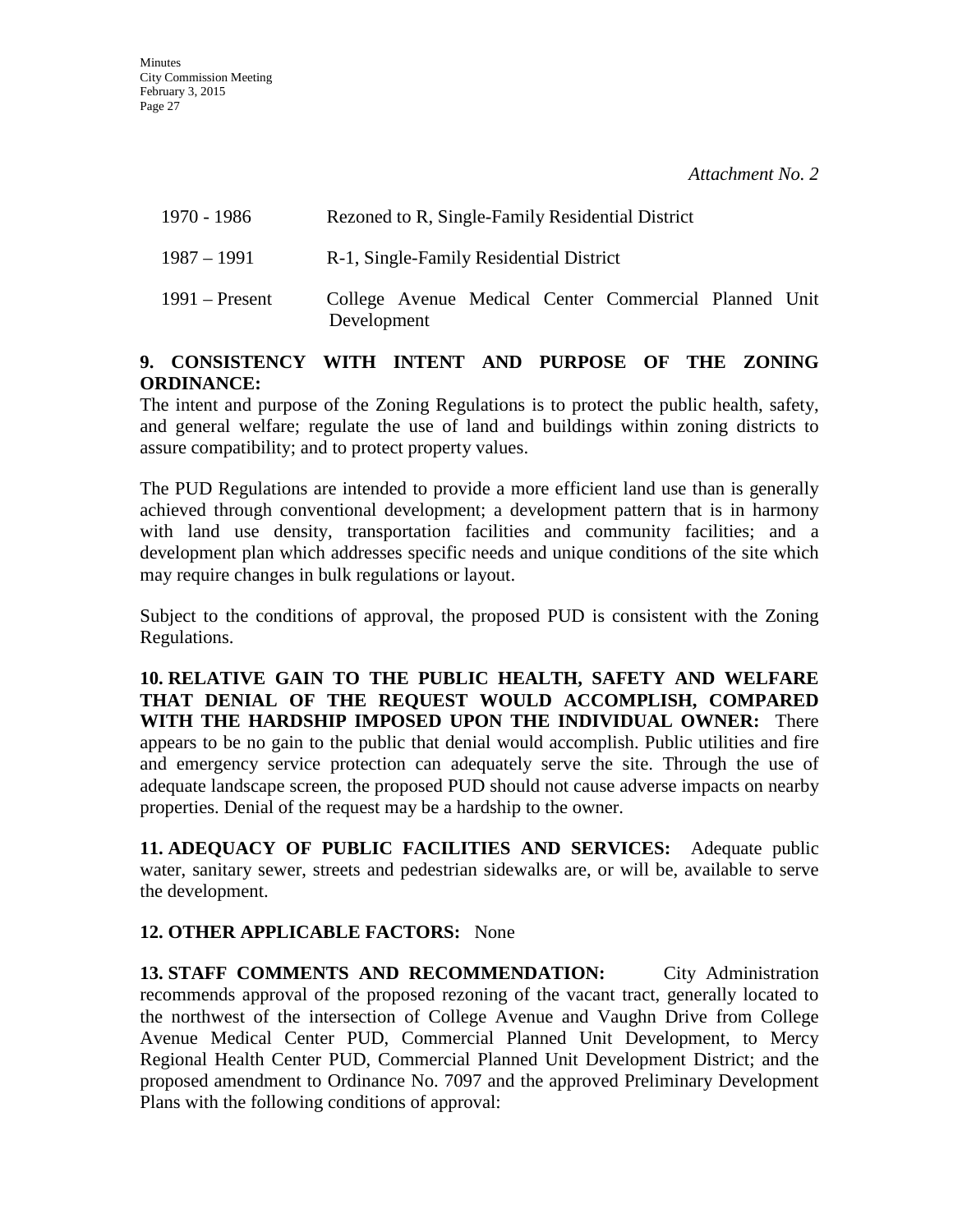- 1. The Permitted Uses shall be Hospitals, Outpatient Surgical Center, and Medical Offices.
- 2. Landscaping and irrigation shall be provided pursuant to a Landscaping Performance Agreement between the City and the owner, which shall be entered into prior to issuance of a building permit.
- 3. All landscaping and irrigation shall be maintained in good condition.
- 4. Light poles shall be provided as described in the application documents. Exterior building lighting shall be provided as proposed and be of a cut-off design, so as to not cast direct light or glare onto public streets or adjacent property.
- 5. Exempt signage shall be permitted as described in Article VI, Section 6-  $102(A)(2)$  (a),(b),(c),(e),(g),(h),(i),(j),(l)and (m). Temporary sales aids, banners and portable signs, as described in Article VI, Signs, of the Manhattan Zoning Regulations, shall be prohibited.

## **ALTERNATIVES:**

- 1. Recommend approval of the proposed rezoning of the vacant tract, generally located to the northwest of the intersection of College Avenue and Vaughn Drive from College Avenue Medical Center PUD, Commercial Planned Unit Development, to Mercy Regional Health Center PUD, Commercial Planned Unit Development District, and amending Ordinance No. 7097 and the approved Preliminary Development Plan of the Mercy Regional Health Center PUD stating the basis for such recommendation, with the five (5) conditions listed in the Staff Report.
- 2. Recommend approval of the proposed rezoning of the vacant tract, generally located to the northwest of the intersection of College Avenue and Vaughn Drive from College Avenue Medical Center PUD, Commercial Planned Unit Development, to Mercy Regional Health Center PUD, Commercial Planned Unit Development District, and amending Ordinance No. 7097 and the approved Preliminary Development Plan of the Mercy Regional Health Center PUD, and modify the conditions, and any other portions of the proposed PUD, to meet the needs of the community as perceived by the Manhattan Urban Area Planning Board, stating the basis for such recommendation, and indicating the conditions of approval.
- 3. Recommend denial of the proposed rezoning, stating the specific reasons for denial.
- 4. Table the proposed rezoning to a specific date, for specifically stated reasons.